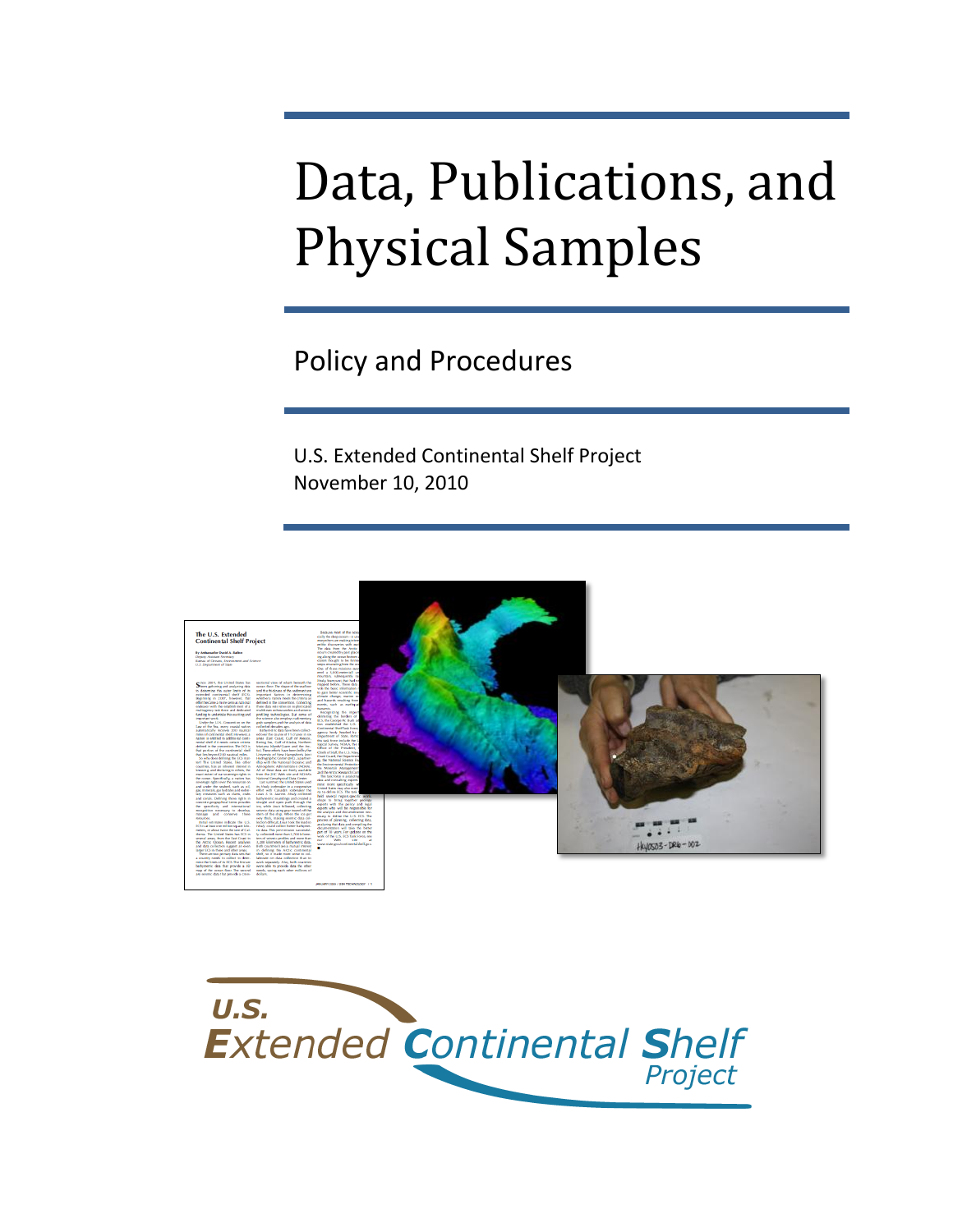# **Table of Contents**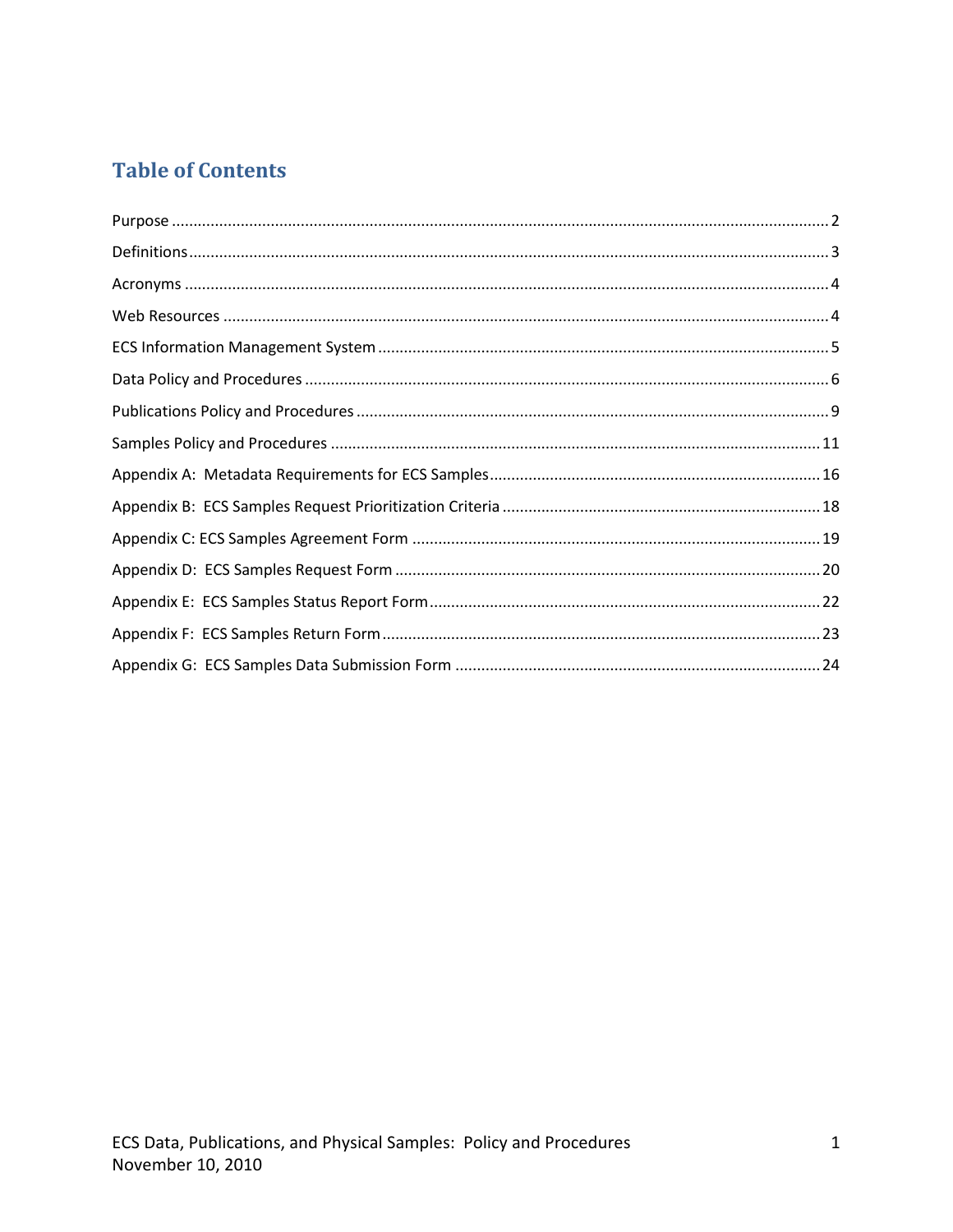## <span id="page-2-0"></span>**Purpose**

 $\overline{a}$ 

This document specifies the policy and procedures regarding the stewardship and release of data collected as part of the U.S. ECS Project. It also clarifies the policy and procedures for published material and presentations that involve data interpretations, legal interpretations, and U.S. policy concerning the ECS Project. Finally, this document specifies the policy and procedures for handling and distributing samples collected as part of the ECS Project. Issues regarding these policies and procedures shall follow the decision-making process outlined in the March 2010 policy that defines the organization of the ECS Project. These policies and procedures are in effect for the duration of the ECS project and/or the existence of the ECS Interagency Task Force.

This policy shall be implemented in accordance with U.S. Government law and policy, including the Freedom of Information Act (FOIA) and the Open Government Directive of December 8,  $2009.<sup>1</sup>$ 

<sup>&</sup>lt;sup>1</sup> Available at: http://www.whitehouse.gov/open/documents/open-government-directive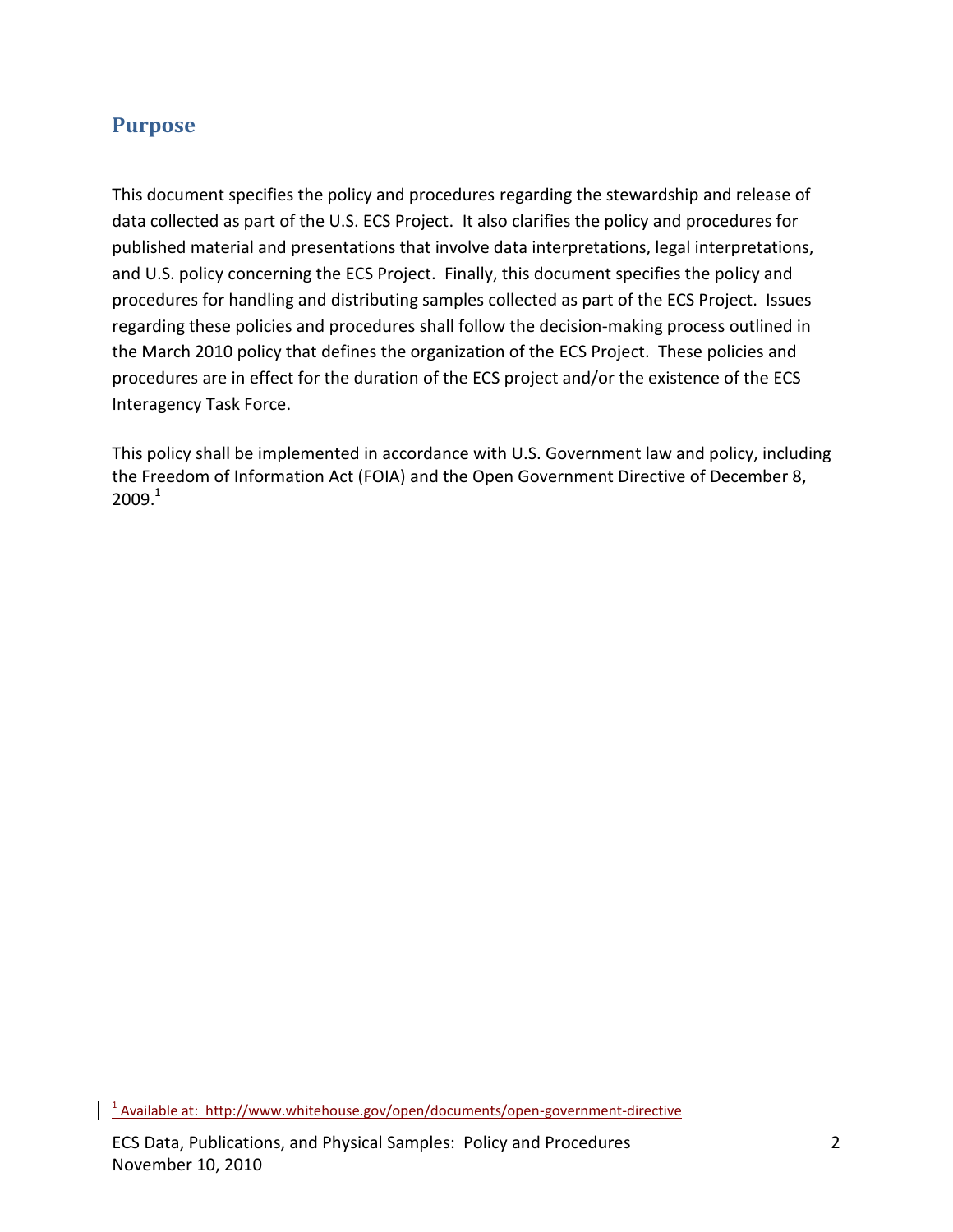## <span id="page-3-0"></span>**Definitions**

Data: A measurement, description or analysis of a geologic sample, or other scientific record.

*Raw data:* Data collected in the field that requires editing or processing.

*Processed data:* Data that have been edited or processed to facilitate analysis and interpretation.

Derived products: Maps, models, software projects, reports, and Article 76-related analyses.

Documents: Power Point presentations, planning documents, meeting minutes, budget spread sheets, plans, web pages, and documentation.

Metadata: Summary information about collection and processing of data and physical samples in ECS-compliant form created according to community-based standards using common vocabularies and templates.

Physical Samples: Rock or sediment samples recovered from the sea floor.

Science Publication*:* Interpretive descriptions of data that undergoes rigorous peer review and is published in a journal.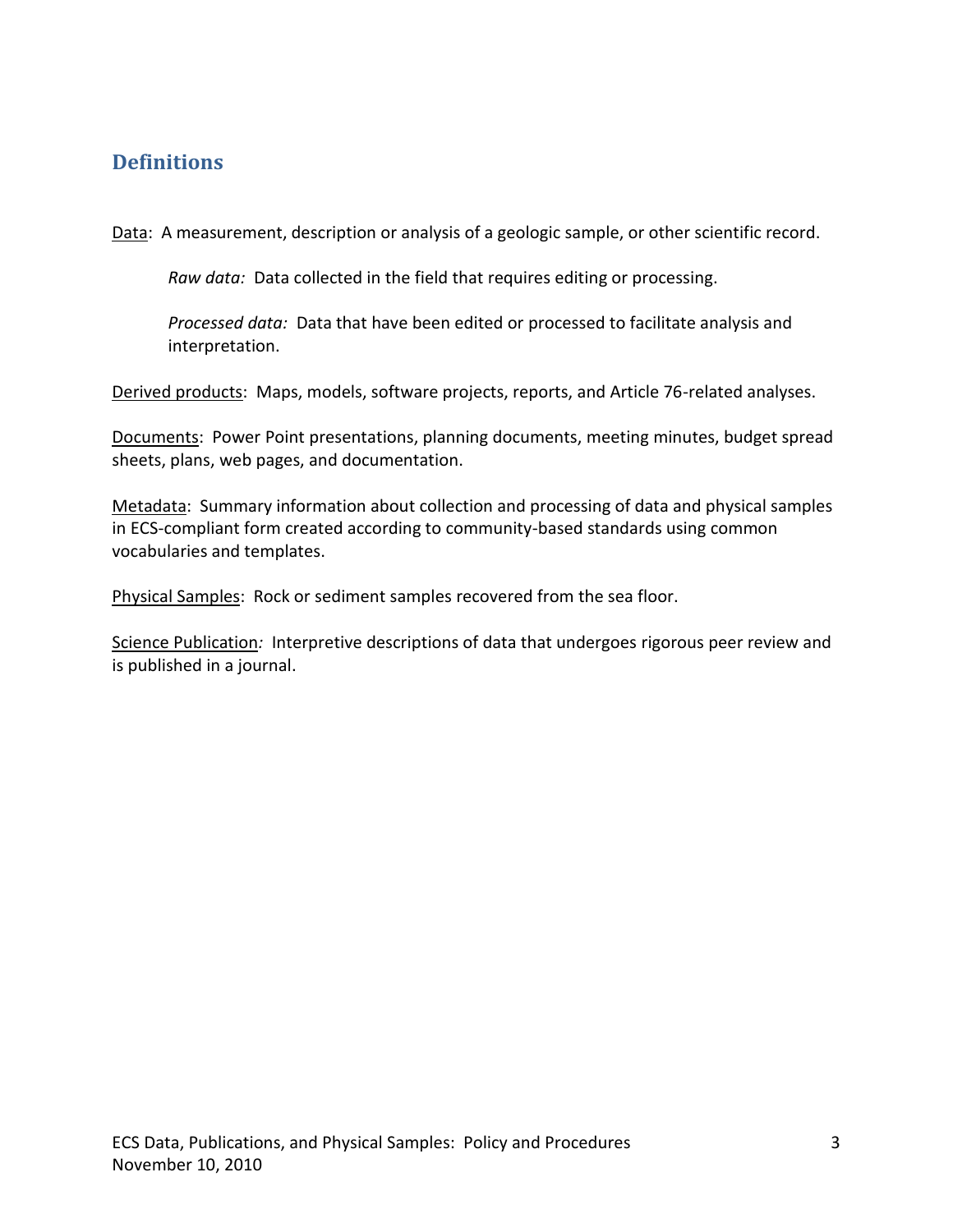# <span id="page-4-0"></span>**Acronyms**

| <b>DOS</b>     | United States Department of State                                |
|----------------|------------------------------------------------------------------|
| ECS            | <b>Extended Continental Shelf Project</b>                        |
| <b>ECS IMS</b> | Extended Continental Shelf Project Information Management System |
| <b>IGSN</b>    | International Geo Sample Number                                  |
| <b>IRT</b>     | Integrated Regional Team                                         |
| MSCL           | Geotek Multi-Sensor Core Logger                                  |
| <b>NAMSS</b>   | National Archive of Marine Scientific Surveys                    |
| <b>NGDC</b>    | National Geophysical Data Center                                 |
| <b>NOAA</b>    | National Oceanic and Atmospheric Administration                  |
| <b>NSF</b>     | <b>National Science Foundation</b>                               |
| SAG            | <b>Samples Allocation Group</b>                                  |
| <b>SESAR</b>   | System for Earth Sample Registry                                 |
| <b>USGS</b>    | United States Geological Survey                                  |

## <span id="page-4-1"></span>**Web Resources**

| <b>ECS Website</b>                       | http://continentalshelf.gov            |
|------------------------------------------|----------------------------------------|
| Data, Publications, and Physical Samples | http://www.ngdc.noaa.gov/mgg/ecs/dpps/ |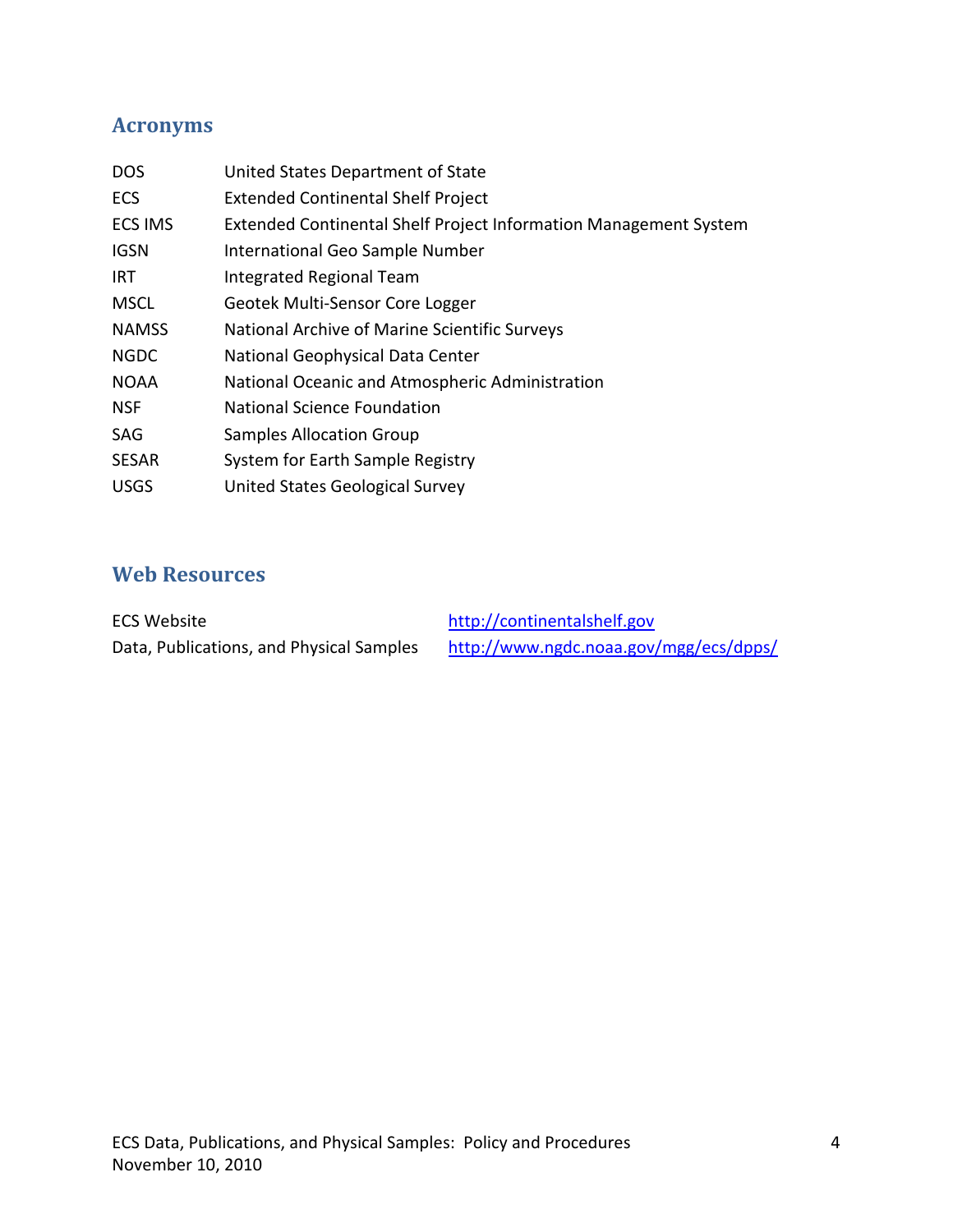## <span id="page-5-0"></span>**ECS Information Management System**

The ECS Information Management System (ECS IMS) is the overarching framework that manages and integrates data and associated metadata from individual agency databases, as well as other documents and products for the ECS Project. The ECS IMS will create an accessible, user-friendly, rational structure with appropriate standards. It will track the transition of data from other data repositories into a central repository for all ECS material, as well as incorporate a long-term archive based on an ECS records schedule. The ECS IMS will reside at NGDC and is for government use in developing the documentation to define the U.S. ECS; it is not accessible by the public.

#### **Data Repositories**

While copies of all data relevant to defining the U.S. ECS will be provided to the ECS IMS for the purposes of defining the U.S. ECS, these same data will also be maintained by and publically available through existing data repositories within individual agencies.

For instance:

- USGS will steward the seismic data through the InfoBank and NAMSS websites.
- NGDC will steward the bathymetric, gravity, and magnetic data and data pertaining to physical samples.
- NOAA's Office of Coast Survey will steward the baseline data.

#### **Samples Repository**

The ECS-designated repository for physical samples recovered during ECS cruises will be maintained by the USGS, co-located with its existing sample repositories.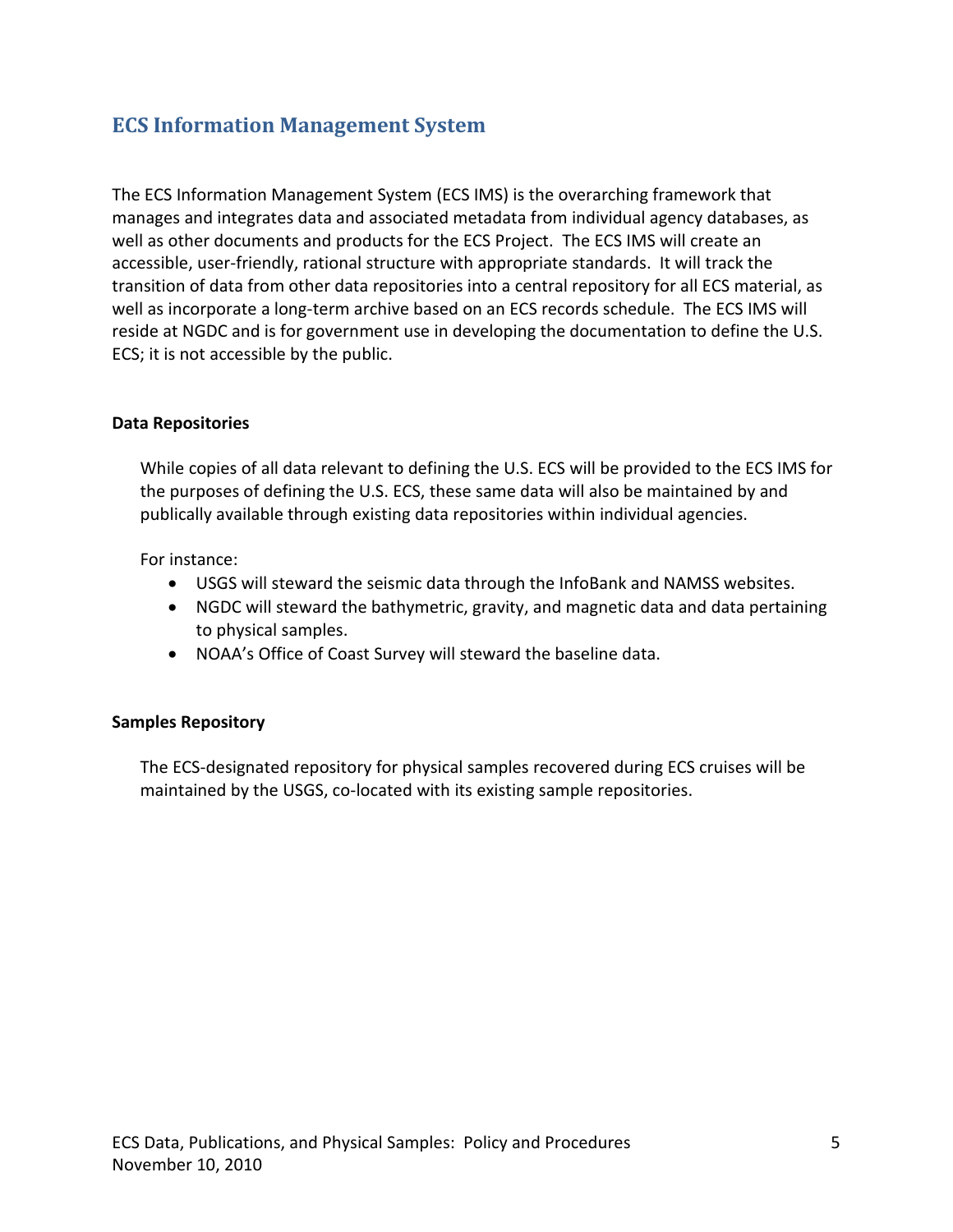## <span id="page-6-0"></span>**Data Policy and Procedures**

#### **Data Availability**

The ECS Task Force, through the appropriate federal agency, will be the steward of the data collected for distribution and archiving as part of the ECS Project. Data collected for the purpose of defining the U.S. ECS shall be shared among U.S. agencies and made available to the ECS IMS.

It is the responsibility of the ECS Project to make data available to the public as soon as possible. Doing so provides transparency for the U.S. ECS Project and encourages other countries to also release their data. The ECS Project also has a responsibility to show the American public it is spending taxpayer money wisely; providing the raw and processed data is an essential, good Government practice. Finally, these data have a variety of uses beyond the ECS Project and will greatly inform science and management.

#### **Bathymetric Data**

- ECS IMS: All raw data, preliminary reports and metadata will be sent to the Data Repository at NGDC within three months of data collection. Processed data, ECScompliant metadata and final cruise reports will be sent to the ECS IMS within six months of data collection.
- Publically available: Multibeam data and high-resolution subbottom (chirp) data and metadata will be released to the public within six months of the end of the cruise through the NGDC website. Duplicate copies of the bathymetric data collected by the Joint Hydrographic Center/Center for Coastal and Ocean Mapping (JHC/CCOM) are also posted on their website along with cruise reports that document the acquisition parameters, formats, navigation, and other relevant cruise information.
- Exceptions: Some data are restricted from disclosure by partnership arrangements.

#### **Seismic Reflection and Refraction Data**

- ECS IMS: All raw data, preliminary reports, and metadata will be sent to the Data Repository at the USGS within three months of data collection. Processed multichannel seismic reflection data and ECS-compliant metadata will be sent to the ECS IMS as soon as possible, not to exceed the timeline for release to the public outlined below.
- Publically available:
	- o All raw multichannel seismic reflection data will be released to the public through the USGS Infobank and NAMSS websites along with the cruise report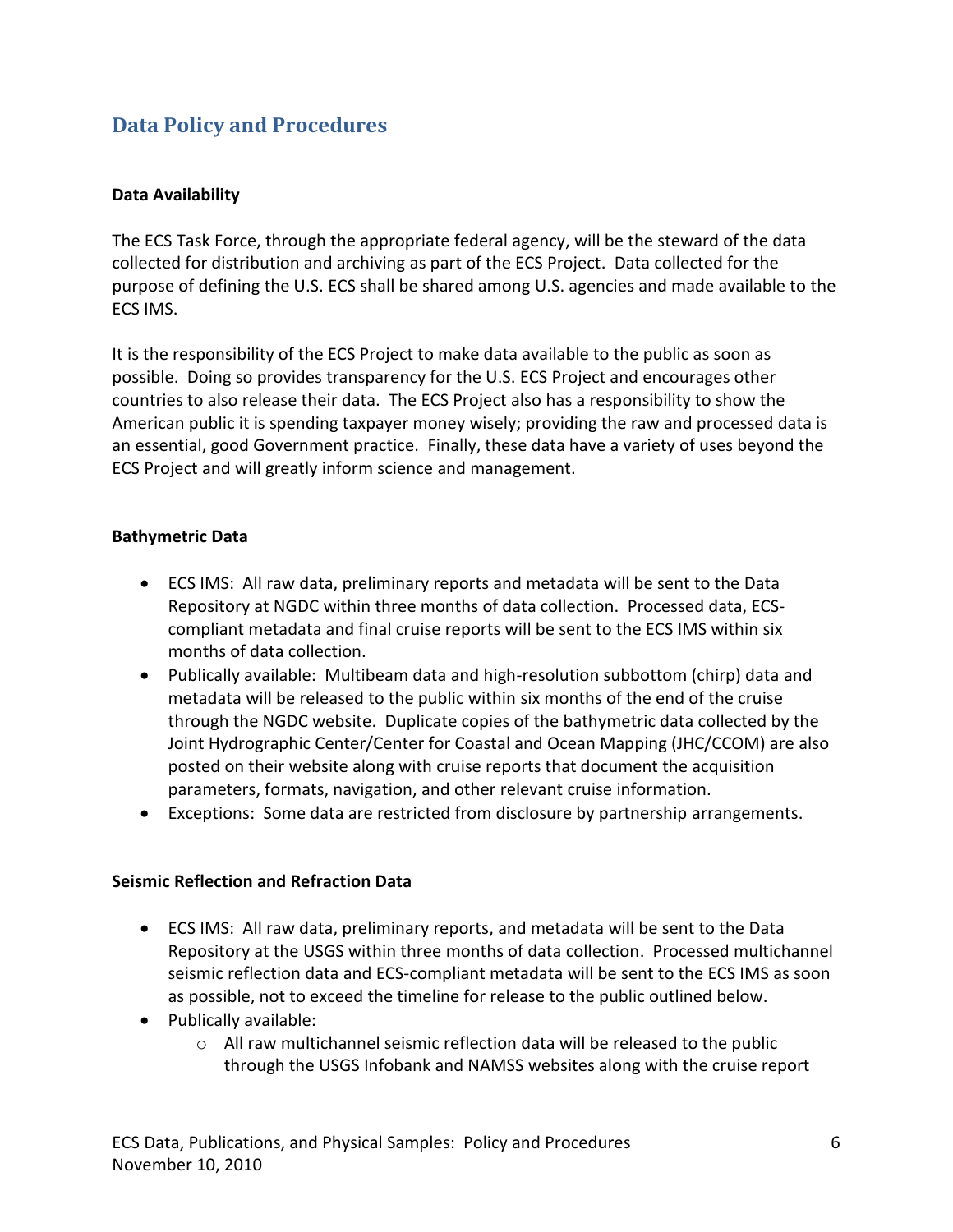documenting the acquisition parameters, navigation quality, and geometries, within six months of the end of the cruise.

- $\circ$  Preliminary processed seismic reflection data will be released coincident with a report describing the processing parameters, within one year from the end of the cruise.
- $\circ$  Final stacked processed multi-channel seismic reflection data and ECS-compliant metadata will be released within two years of the end of the cruise.
- $\circ$  Raw seismic refraction data, including sonobuoy and ocean bottom seismometer data, will be released within two years from the end of the cruise coincident with a report documenting the navigation quality, range corrections, and acquisition parameters.
- Exceptions: Some data are restricted from disclosure by partnership arrangements.

#### **Geologic Sample Data**

- ECS IMS: All data, metadata and information associated with geologic samples will be handled as specified in the Samples Policy and Procedures.
- Publically available:
	- $\circ$  All sample data, information, and images generated at sea, or during the postcruise working party will be released to the public through the NGDC website within thirty days of the completion of the working party.
	- $\circ$  Sample metadata will be publically available online through the SESAR website preferably within thirty and no more than 90 days after completion of the working party.
	- $\circ$  Research data resulting from analysis of ECS samples will be made publically available through the NGDC website two years after samples are obtained by the researcher for analysis.

#### **Other Datasets**

- Other data, such as gravity and magnetic, may also be collected on ECS cruises. The ECS Project will work to release raw and processed data as soon as possible through NGDC on the same timeframe as bathymetric data.
- These policies and procedures do not apply to data that were not collected for the purposes of the ECS Project.

#### **ECS Data Collected Independent of the U.S. ECS Project**

 The ECS project has the goal of using all data that might be relevant to establishing the outer limits of the extended continental shelf of the United States. Legacy data together with any variety of data sets collected by U.S. or foreign researchers may be geographically relevant to establishing the ECS. The most likely data sets of interest are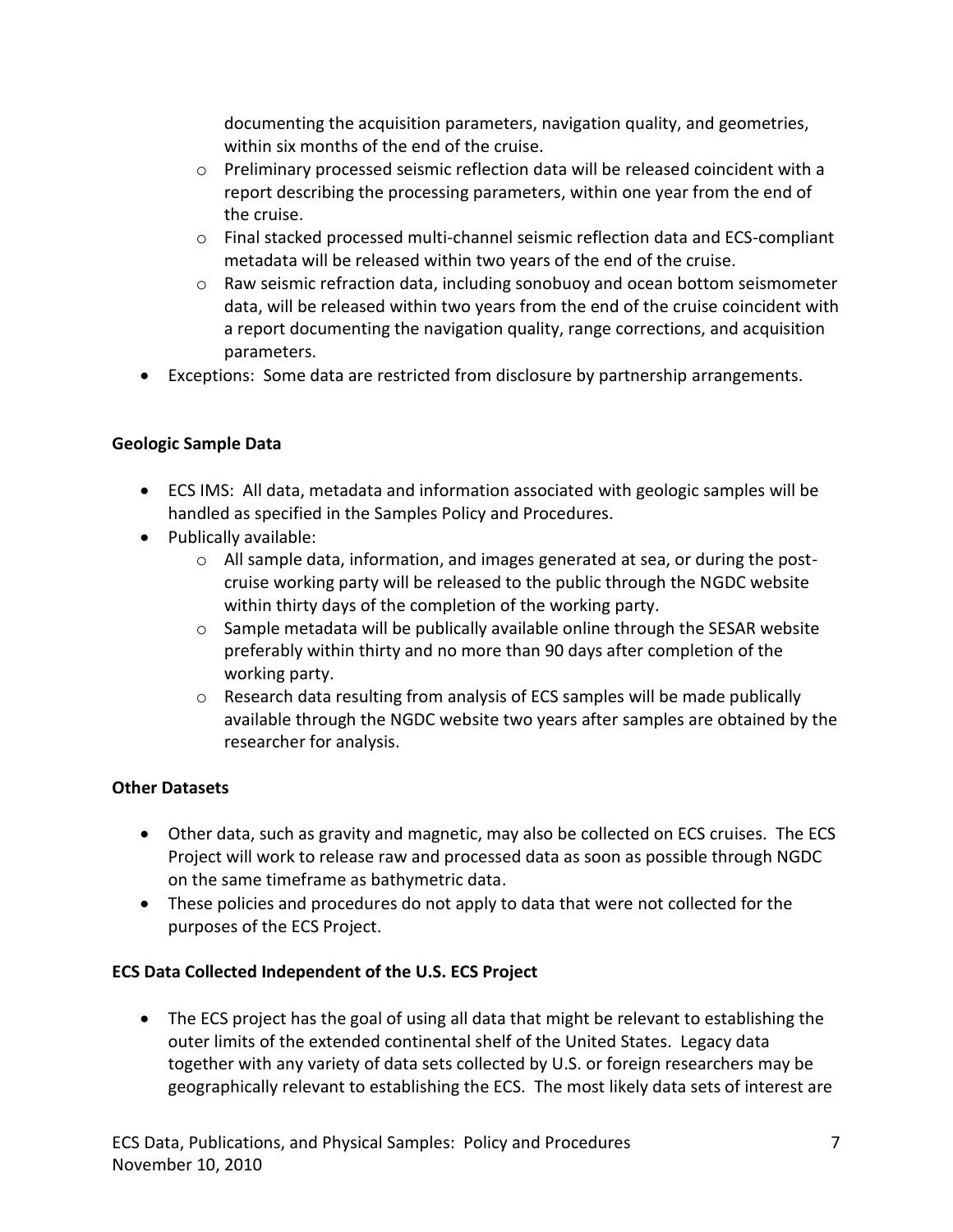bathymetric data (multibeam and single-beam measurements) and seismic data (multichannel reflection, single channel reflection, and refraction data), but cores, rocks, drilling samples, and remote imaging, together with potential field measurements may also be relevant to understanding the morphology and geology of the U.S. continental margins. To the extent that these data are publicly available, the ECS project will create appropriate metadata and incorporate these data into the IMS system in digital form, or, as funding allows, digitize them with metadata and add them to the IMS.

 While the ECS project is committed to transparency and public release of data collected as part of the ECS project, this approach is not always practical or possible for sensitive or otherwise restricted data sets data collected outside of the ECS project that are not currently publicly available may need to be handled differently. The ECS project will address the terms of access and use of such data on a case-by-case basis in conjunction with the entity responsible for such data. The ECS project will encourage the owners of all non-public data to make such data public, particularly for use by the ECS project and especially if the data were collected with government funds.

#### **Derived Products and Related**

- In order to educate the public and the international community about the U.S. approach to delineating the outer limits of the continental shelf, the ECS Project shall endeavor to make the final documentation available to the public.
- Task Force members should refrain from disseminating information regarding internal discussions and interim decisions and products of the U.S. ECS Project unless otherwise decided by the Working Group or Executive Committee.
- ECS derived data and products produced throughout the project, including those produced by Integrated Regional Teams, should be submitted to the ECS IMS within three months of creation.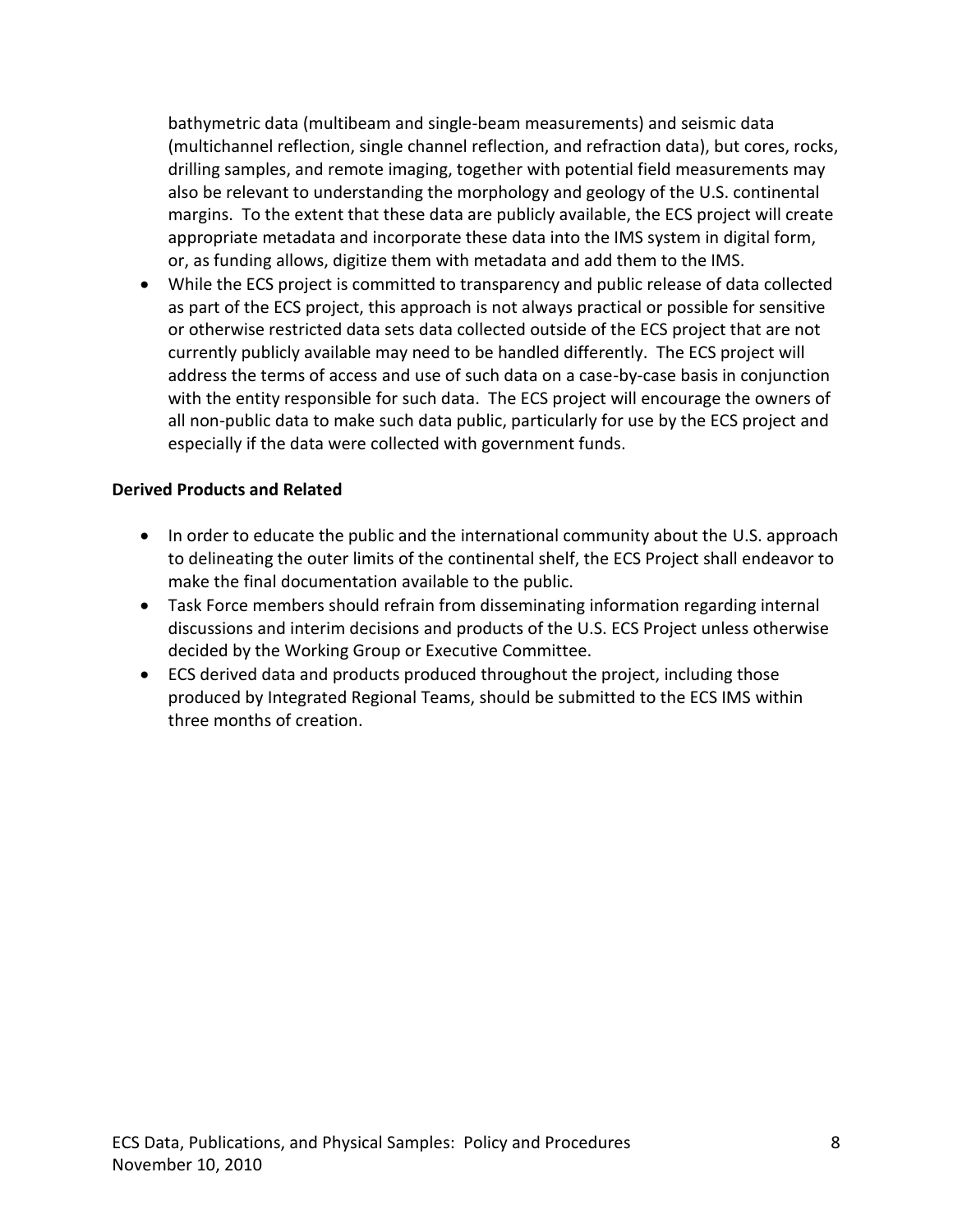# <span id="page-9-0"></span>**Publications Policy and Procedures**

#### **Science Publications**

Open exchange and interpretations of data and information are central to the scientific method. U.S. Government and non-U.S. Government scientists are encouraged to study and publish on the data and samples collected by the ECS Project.

- Publications are expected to follow standards for scientific excellence, integrity, and objectivity, including openness to scientific review and debate of the findings. All methods are expected to uphold standards of quality assurance, including documenting limitations of the data for interpretation.
- Scientific publications should focus on the scientific interpretation of the data. They should refrain from speculating on policy and legal issues, such as how the data will be used to define the U.S. ECS.
- Interpretation of Article 76 of the Law of the Sea Convention and its application to the U.S. ECS must be coordinated with the ECS Task Force. If a scientist preparing a publication wishes guidance on policy and legal issues, he/she is encouraged to consult with the Executive Director. If the issue requires further consultation, the Executive Director may seek advice from the appropriate Task Force expert, Working Group, or Executive Committee.
- Science publications, especially those funded in whole or part by the ECS Project, should be deposited in the ECS IMS.
- Science Publications funded by the ECS Project should give appropriate attribution for the support. Example wording might be:

Funding for this work was provided [in whole or in part] through the [agency] as part of the U.S. Extended Continental Shelf (ECS) Project. The opinions, findings, and conclusions stated herein are those of the author[s] and do not necessarily reflect those of the U.S. ECS Project or the [agency].

 Publications that use data from the ECS Project should give appropriate attribution. Example wording might be:

> Data for this work was provided by the U.S. Extended Continental Shelf (ECS) Project. The opinions, findings, and conclusions stated herein are those of the author[s] and do not necessarily reflect those of the U.S. ECS Project or the [agency].

#### **Other Publications and Presentations**

 There will be many avenues to convey the work of the ECS Project separate from formal scientific publications, such as conference presentations, less formal science publications, and web sites.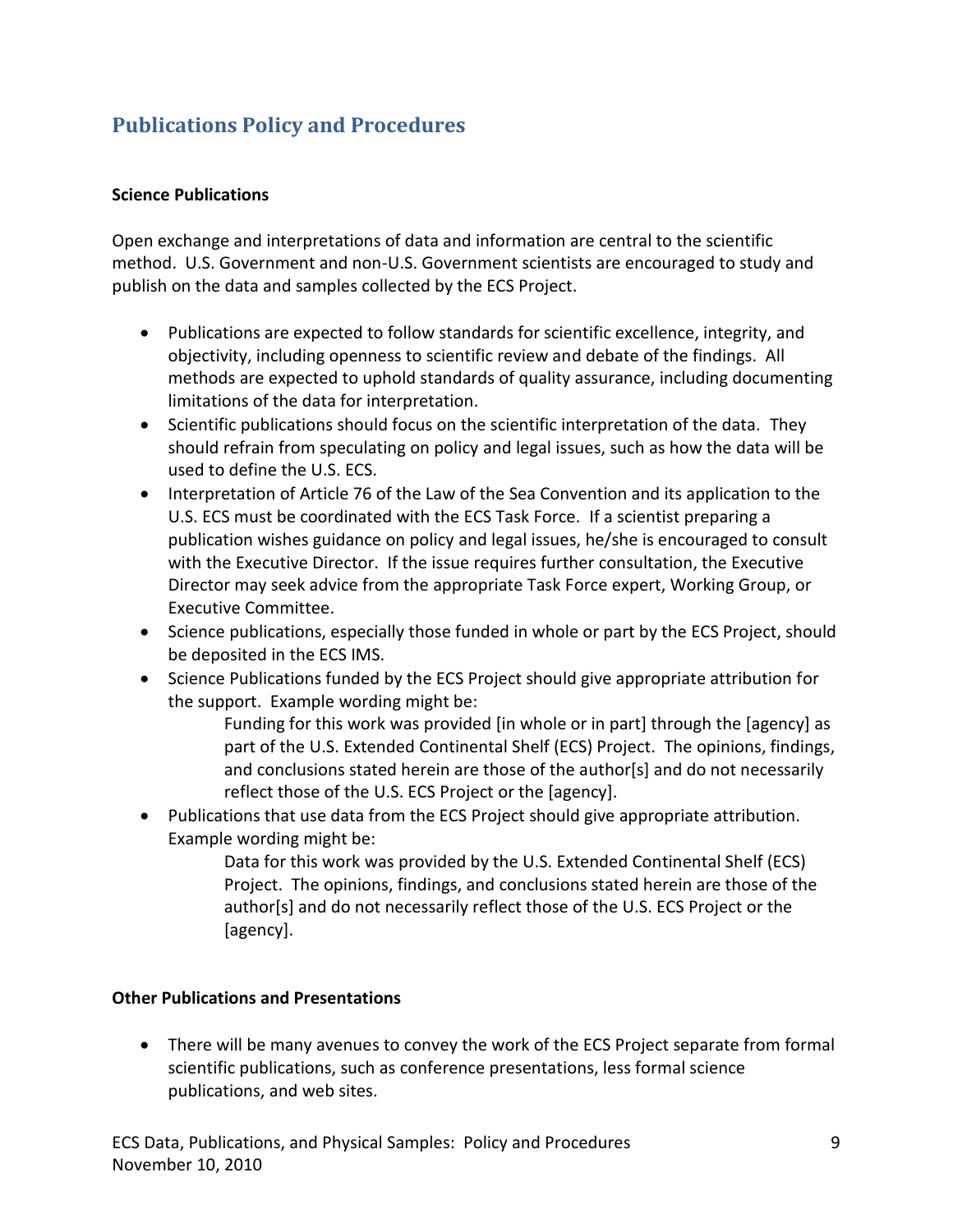- If U.S. policy or legal interpretations are conveyed in a publication or presentation, it is the responsibility of the writer/presenter to convey it accurately. Doing so is essential to ensuring a consistent approach and message on U.S. policy and legal interpretations.
- Individuals are encouraged to utilize material for publications and presentations that have been reviewed, such as information on www.continentalshelf.gov
- If an individual preparing a publication wishes guidance on policy and legal issues, he/she is encouraged to consult with the Executive Director. If the issue requires further consultation, the Executive Director may seek advice from the appropriate Task Force expert, Working Group, or Executive Committee.
- Significant publications and presentations, especially those funded in whole or part by the ECS Project, should be deposited in the ECS IMS.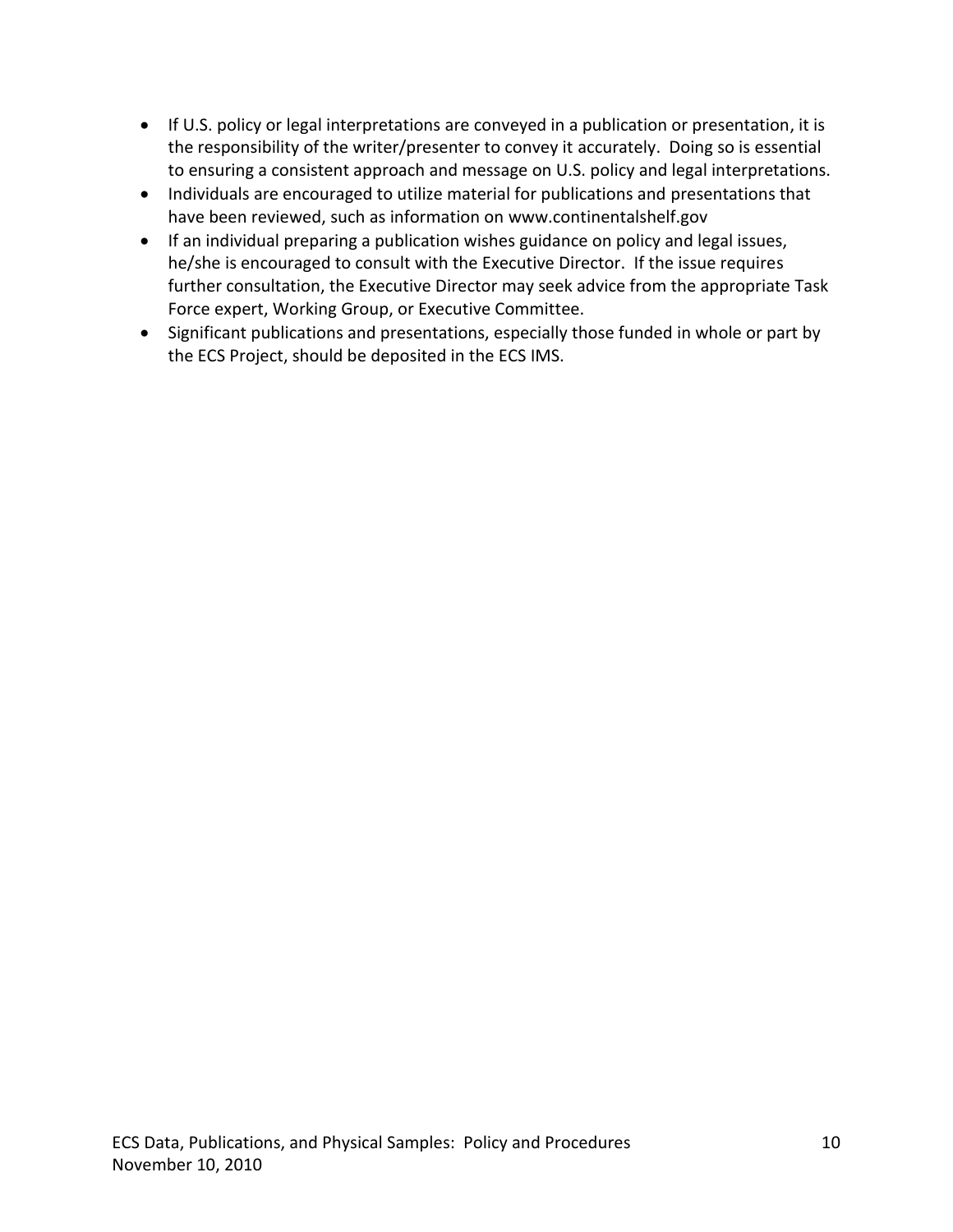## <span id="page-11-0"></span>**Samples Policy and Procedures**

The ECS Task Force, through the appropriate federal agencies, will be the steward of geologic samples and associated information collected as part of the U.S. ECS Project. Because samples are a finite resource, as opposed to bathymetric or seismic data, it is in the U.S. interest to require a stringent level of documentation and stewardship of these samples. This is especially true if the analysis of these samples results in their destruction.

The first priority for all ECS samples is to apply them to studies that may be relevant to delineating the U.S. ECS. Nonetheless, the ECS Task Force recognizes the important scientific value of these samples and encourages their study and the open publication of scientific findings. Once the ECS submission is completed, sample stewardship will revert to USGS policies and procedures.

There are typically five types of samples that may be collected:

- Sediment cores (tubular samples, typically in plastic liners)
- Slabs (from box cores)
- Sediment samples (*e.g.,* from core cutters, core catchers, whole core subsamples from sediment cores, subsamples from box cores)
- Dart cores (bedrock samples extruded from short steel pipes)
- Rock and mineralized samples (typically from dredges)

Samples will be allocated on the basis of the following prioritization (for more details see Appendix B: Samples Request Prioritization Criteria):

- 1. Research that may benefit the ECS Project
- 2. Research that builds upon previously approved requests
- 3. Other research conducted by shipboard scientists
- 4. Research that benefits government agency mission requirements
- 5. Other research with the potential for advancing science
- 6. All other requests

#### **Samples Allocation Group (SAG)**

For two years after the samples working party, the SAG is responsible for approving and prioritizing requests for access to samples, after which time decisions will revert to the Samples Curator in consultation with the Executive Director and the Senior Agency Leads of the Working Group. Once the submission is completed sample procedures will revert to USGS policies and procedures. The SAG is comprised of one member from the U.S. Department of State, one member from the National Science Foundation, the Chief Scientist of the ECS cruise during which the samples were recovered, and the Integrated Regional Team (IRT) Lead for the cruise region. Communication between the Samples Curator and the SAG pertaining to sample requests will be through the Chief Scientist.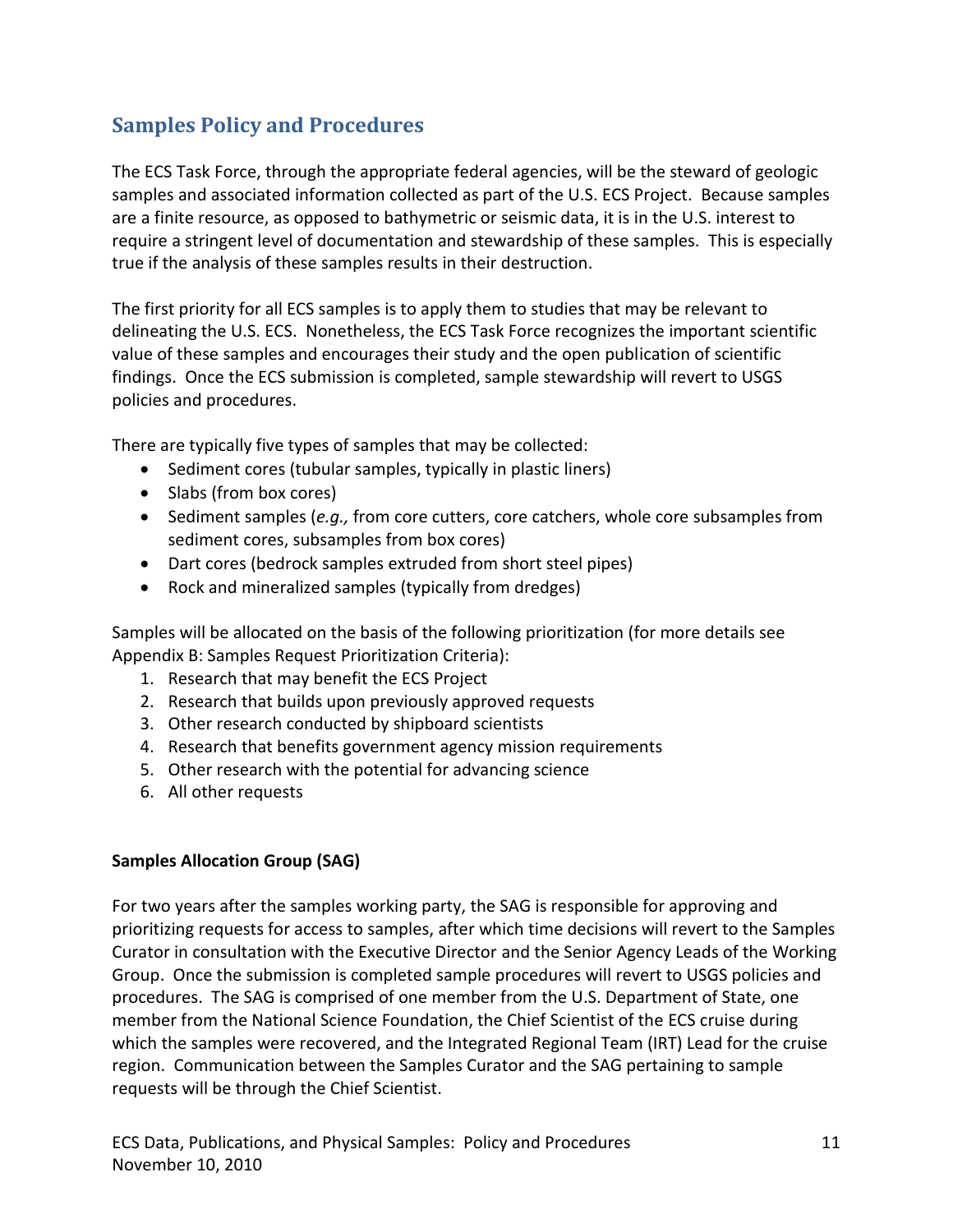The SAG has the following responsibilities:

- Evaluates the credentials of researchers requesting samples, and the merit of their requests. Prioritizes approved requests, as necessary.
- Approves or denies requests by majority vote. This process should take less than one month from receipt of request.
- Reviews annual progress reports from the Samples Curator to determine the requestor's continuing need for the samples and evaluates any requests for extension of the sample loan.
- The Executive Director will adjudicate requests where a majority vote cannot be reached. The Executive Director shall take a proactive approach in understanding the opposing sides and consult the appropriate experts, such as physical scientists and the Senior Agency Leads of the Working Group. Issues that cannot be resolved will follow the decision-making process for the ECS Task Force.
- By providing samples, the ECS Task Force is not committing to fund the research.

## **Samples Curator**

The Samples Curator at the USGS has the following responsibilities:

- Receives all requests for ECS samples material. For the first two years, immediately upon receipt of a request, the Samples Curator will forward a copy of the request to the Chief Scientist, then evaluate the condition and availability of the requested material, and provide that information with the completed request paperwork to the SAG through the Chief Scientist. After two years decisions will revert to the Samples Curator in consultation with the Executive Director and the Senior Agency Leads of the Working Group. Once the submission is completed sample access will revert to USGS policies and procedures.
- Works with the Chief Scientist before the cruise, instructing him/her in handling and documenting ECS samples. Provides the Chief Scientist with a SESAR spreadsheet or desktop application to assign IGSNs at sea.
- Upon receipt of shipboard sample metadata from the Chief Scientist, finalizes shipboard assignment of IGSN numbers to samples and registers the appropriate metadata with SESAR [http://www.geosamples.org/].
- Upon receipt of ECS samples from the ship, is responsible for overseeing their archive in the Samples Repository. The Samples Curator, in consultation with the Chief Scientist and the SAG, will reserve portions of each sample, where possible, for long-term retention for no less than ten years after the U.S. has delineated the outer limits of its ECS. The remaining samples will be considered "working" material to be used by researchers. Decisions regarding the amount of material to be retained for long-term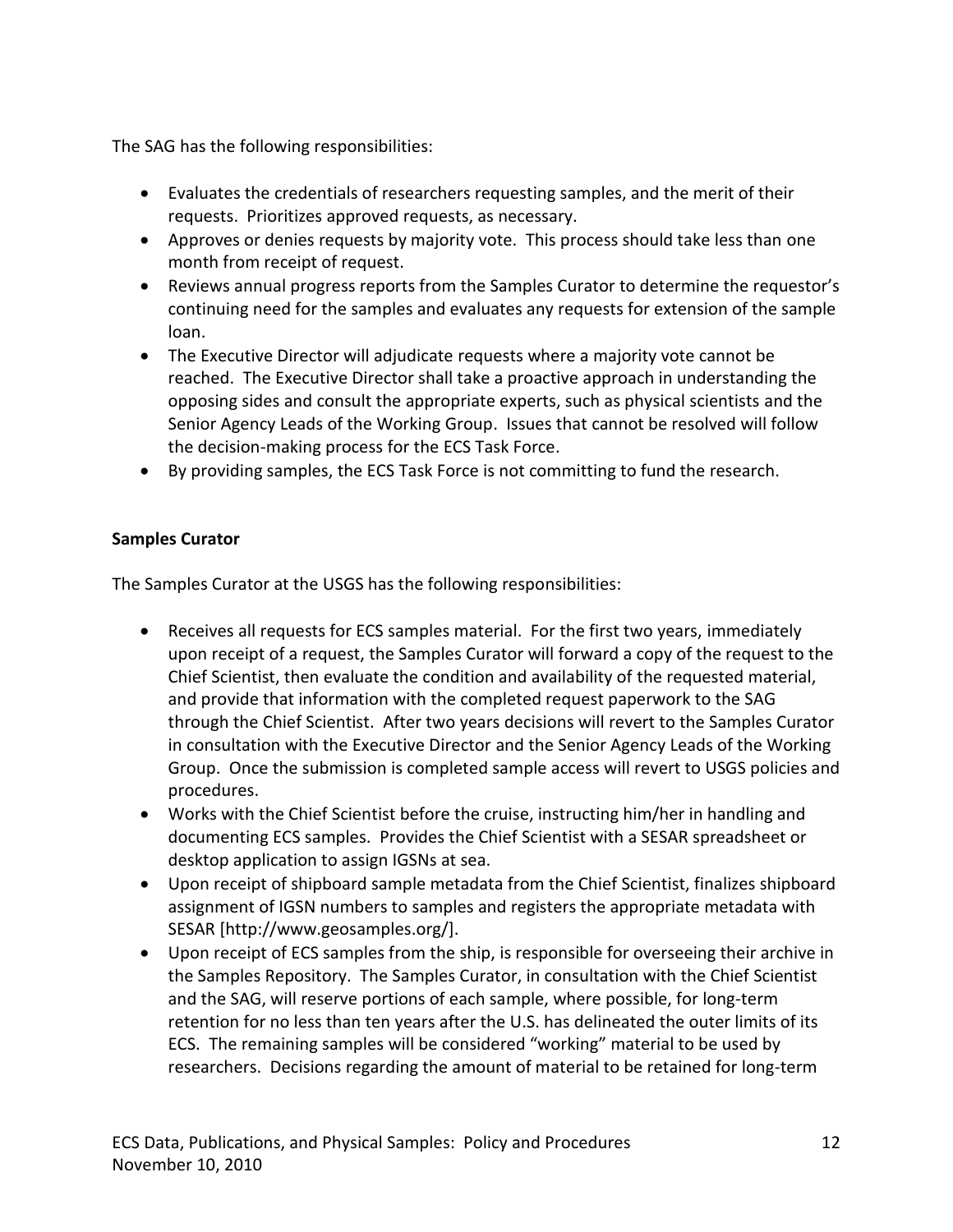archive will be based on the nature of the samples, the amount available, and the importance to the ECS Project:

- $\circ$  Typically, sediment cores will be split longitudinally, the archive half will remain unsampled in the Samples Repository, and only the working half will be available for subsampling by researchers. Exceptions to this procedure (e.g., whole-core subsampling and/or subsamples from archive halves) will be considered only under unique and compelling circumstances.
	- i. If possible, biostratigraphic analysis of the core cutter/core catcher should be completed prior to the working party.
	- ii. Logging of all sediment cores with USGSs Multi-Sensor Core Logger (MSCL) prior to splitting and subsequently photographing the archive half is strongly encouraged unless specified otherwise by the Chief Scientist.
- $\circ$  Typically, all box core slabs shall be retained intact and unsampled in the ECS Samples Repository as an archive of the core. Subsampling of slabs will be authorized only under unique and compelling circumstances.
- $\circ$  A representative portion of all dart core samples will be retained in the ECS Samples Repository.
- $\circ$  The working volume of materials from dredges will vary. Whenever possible, representative subsamples of each sample distributed will be retained in the archive.
- Preferably within 30 and no more than 90 days after the samples reach the Samples Repository and in cooperation with the Chief Scientist:
	- $\circ$  Holds a working party for the detailed characterization, documentation, and photography of samples.
	- o During the post-cruise working party, the Samples Curator will oversee registration of each subsample to be distributed and update SESAR.
- Coordinates the distribution of ECS samples; this is done in cooperation with the SAG for the first two years post-cruise. After two years, sample access will be at the discretion of the Samples Curator in consultation with the Executive Director. The ECS Project will still have first priority access to ECS samples; other procedures and obligations outlined in this policy will remain in effect.
- Uses existing USGS protocols to track requests and samples. Also ensures that ECS samples are identified as part of the ECS Project and tagged with an IGSN. Updates the SESAR database to reflect any changes of ECS sample status or location.
- Provides all relevant information on ECS samples to the ECS IMS within 30 days of receipt, including sample requests, annual status reports, metadata, photographs, analyses, and other information.

## **ECS IMS**

The ECS IMS has the following responsibilities:

• Stewardship of all data and information relevant to ECS geologic samples.

ECS Data, Publications, and Physical Samples: Policy and Procedures 13 November 10, 2010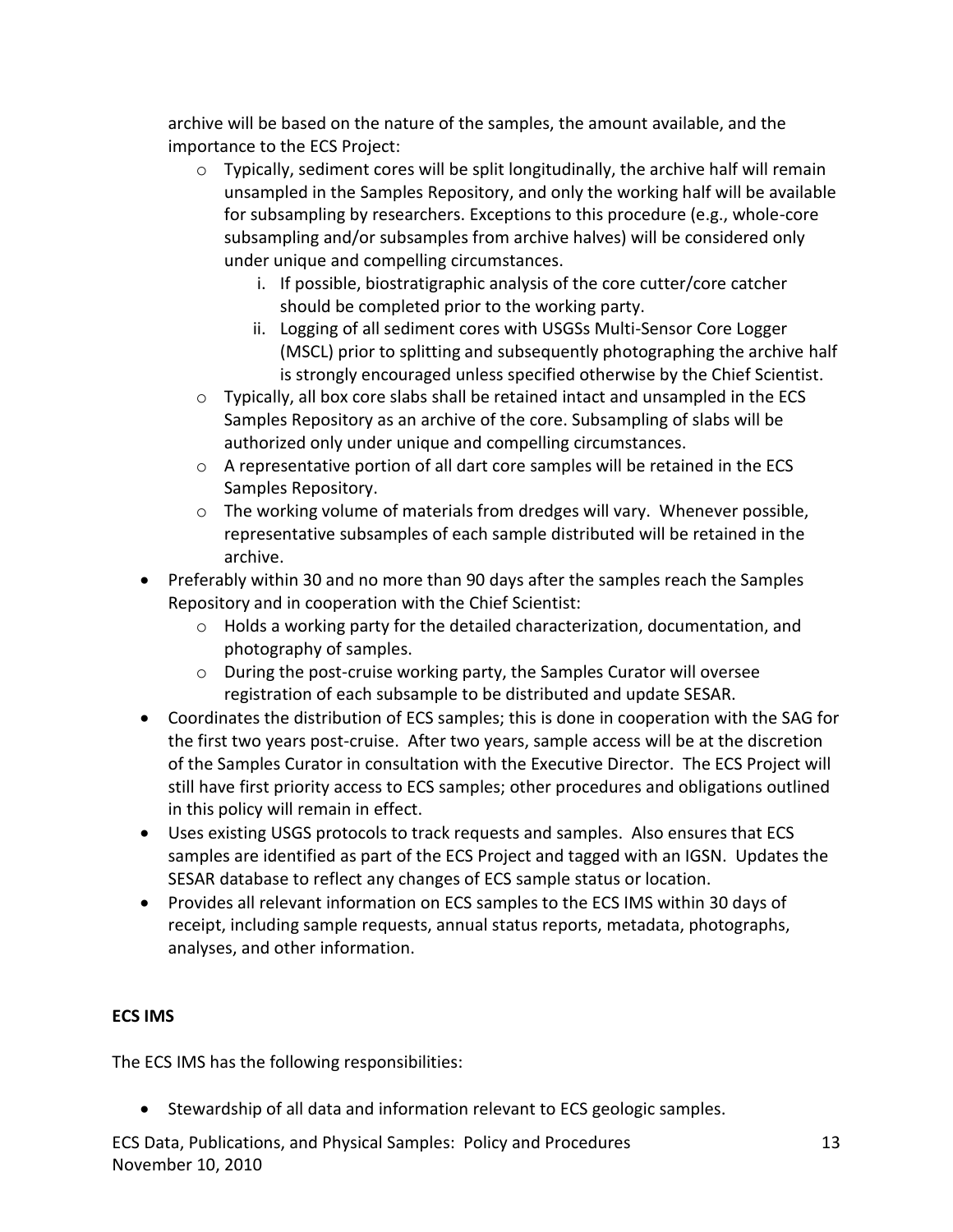- Receives and coordinates submissions of data and information pertaining to analyses and descriptions of ECS geologic samples.
- The ECS IMS will provide publicly available (non-proprietary) ECS sample data and information on-line and facilitate public discovery of ECS sample inventories and all nonproprietary photographs, descriptions, and analyses through the Index to Marine and Lacustrine Geological Samples database [*http://www.ngdc.noaa.gov/geosamples/*] on the NOAA/NGDC website, providing links to related geologic sample metadata at SESAR [*http://www.geosamples.org*], and related cruise data in the USGS InfoBank [*http://walrus.wr.usgs.gov/infobank*].

## **Chief Scientist**

The Chief Scientist for the cruise collecting the samples has the following responsibilities:

- As part of initial cruise planning, works with fellow SAG members to announce opportunities to perform research on the geologic samples that are expected to be recovered. Also works with the IRT Lead and other ECS Task Force members to determine those analyses that will be a priority for the ECS Project.
- Oversees creation of metadata while on the ship including:
	- o Assign IGSNs for each whole sample (grab, core, or dredge) via either a prepopulated SESAR spreadsheet or a SESAR desktop application by making an entry into a station data worksheet for each core, dredge, or other geologic sample collected, as specified in Metadata Requirements for ECS Samples (Appendix A).
	- o Make an entry into a sample data worksheet for each subsample identified for distribution during the cruise, as specified in Metadata Requirements for ECS Samples (Appendix A). Shipboard identification of other subsamples identified is at the discretion of the Chief Scientist.
- In general, samples may not be distributed to scientists while at sea, but the Chief Scientist may designate specific samples for distribution to specific scientists prior to the meeting of the working party provided that the SAG grants authorization. To expedite distribution to the scientists prior to the working party, the Chief Scientist and the Samples Curator will facilitate the required characterization, documentation, and photography.
- Within 30 days after a cruise, forwards copies of all shipboard sample metadata to the Samples Curator and the ECS IMS. This includes the completed SESAR metadata, sample photographs and descriptions, and all other available documentation of sampling procedures, including event logs.
- Preferably within 30 and no more than 90 days after the samples reach the Samples Repository and in cooperation with the Samples Curator, holds a working party for the detailed characterization, documentation, and photography of samples.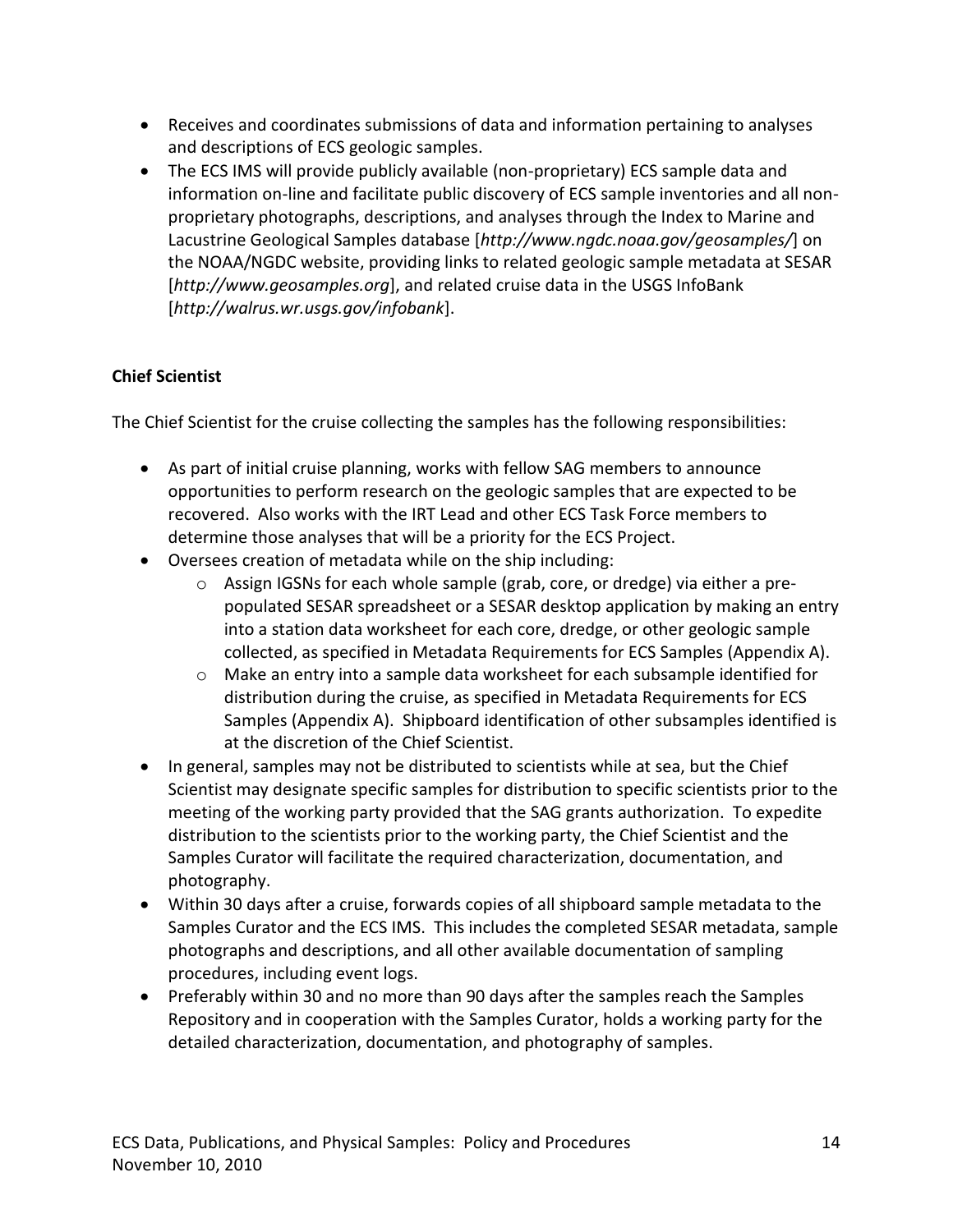For two years post-sample working party, he/she is a member of the ECS Samples Allocation Group (SAG) for the samples that came from his/her cruise, and during that time coordinates correspondence between the Samples Curator and the SAG.

## **Researcher**

- All geologic sample requests are to be submitted to the Samples Curator. To request access to ECS geologic samples, researchers are required to complete an ECS Samples Agreement Form (Appendix C) and an ECS Samples Request Form (Appendix D).
- Requests for ECS samples will be made to:

Samples Curator U.S. Geological Survey, Woods Hole Coastal & Marine Science Center 384 Woods Hole Road, Woods Hole, MA 02543 Email: bbuczkowski@usgs.gov Phone #: (508)457-2361

- Researchers are responsible for the security of the samples and documenting their use. Samples may not be transferred or redistributed unless it was approved as part of the scientist's request or amended request.
- Researchers are strongly encouraged to publish their results. Researchers will send copies of all analyses in digital form to the ECS IMS at NGDC as detailed in the ECS Samples Agreement Form (Appendix C), with a completed ECS Samples Data Submission Form (Appendix G). Access to samples for research comes with the commitment to make the analyses available in digital form for ECS use. The ECS Project will not publically release the results of this research for a maximum of two years after the samples are obtained for analysis.
- Data and related publications will be sent to: ECS Data Manager for Marine Geology National Geophysical Data Center E/GC3 325 Broadway, Boulder, CO 80305-3328 Email: [geology.info@noaa.gov](mailto:geology.info@noaa.gov) Phone #: (303)497-6339
- To encourage expediency in studying the samples, all researchers will provide a status update each year to the Samples Curator using the ECS Samples Status Report Form (Appendix E) that explains the status of their study, describes how much longer they need the samples, including progress on analyses conducted to date and data submitted to the ECS IMS. The Samples Curator will provide copies of these reports to the SAG and the ECS IMS.
- Researchers will return all unused sample material to the Samples Repository along with the ECS Samples Return Form (Appendix F) within three months of expiration of the approved loan period (Appendix D).
- Publications that use samples from the ECS Project should give appropriate attribution. Example wording might be: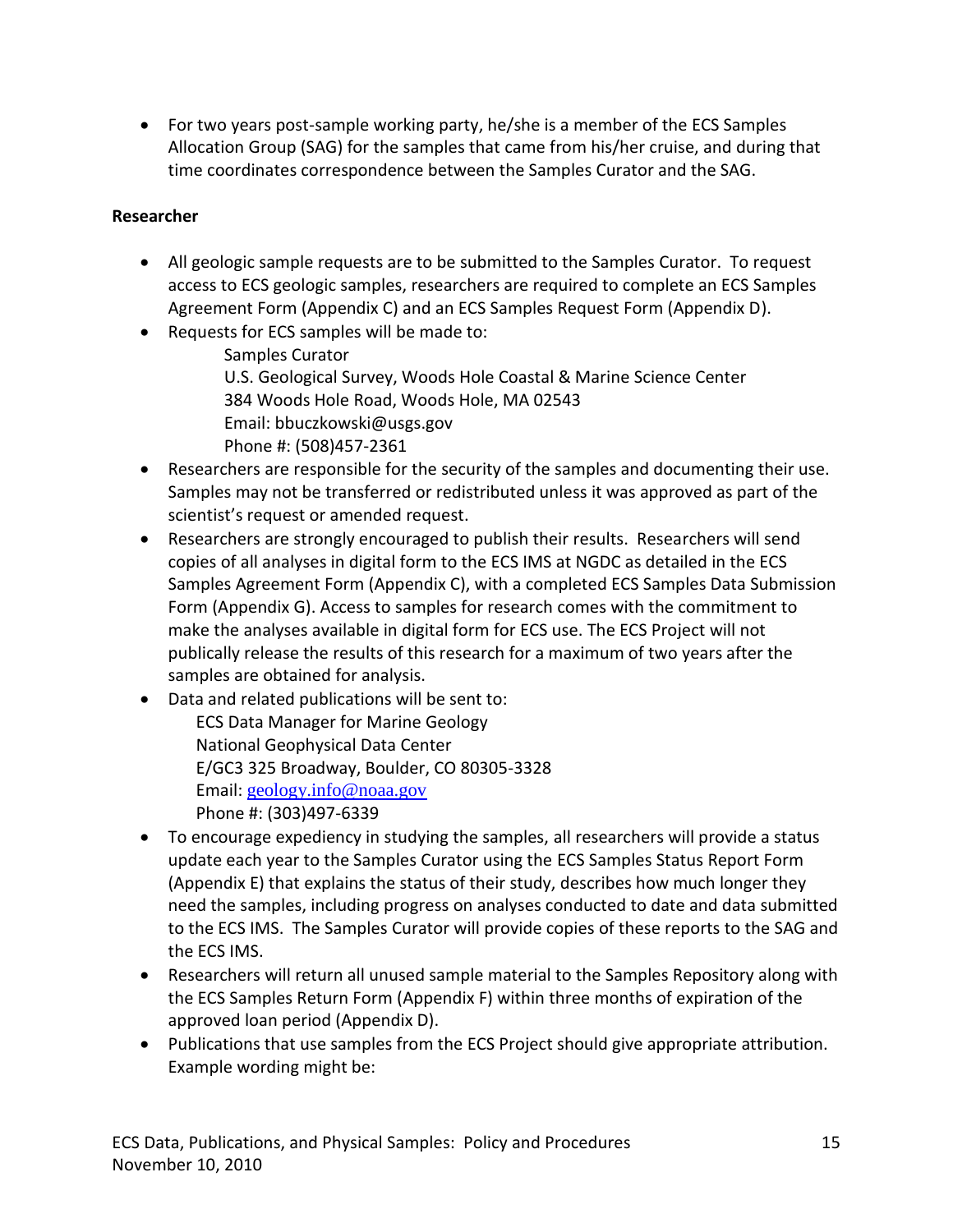Samples for this work were provided by the U.S. Extended Continental Shelf (ECS) Project. The opinions, findings, and conclusions stated herein are those of the author[s] and do not necessarily reflect those of the U.S. ECS Project or the [agency].

# **Appendix A: Metadata Requirements for ECS Samples**

<span id="page-16-0"></span>The minimum acceptable sample metadata, to be completed at sea and returned to the Samples Repository with ECS samples is one fully completed line on the station data or core worksheet of a SESAR Dredge or Core spreadsheet for each core, dredge, or other geologic sample collected during the cruise.

| <b>Attribute (red=mandatory)</b>    | <b>Definition</b>                                                                                                 |
|-------------------------------------|-------------------------------------------------------------------------------------------------------------------|
| <b>IGSN</b>                         | International Geo Sample Number specific to the sample                                                            |
| <b>Name</b>                         | ECS name for a sample - e.g. HLY0805-DR1                                                                          |
| <b>Other Name</b>                   | (Optional) other name used for a sample                                                                           |
| <b>Current Archive</b>              | ECS Samples Repository for shipboard use, to be modified by                                                       |
|                                     | Samples Curator to the name of the institution to which a sample is                                               |
|                                     | loaned/temporarily resides, e.g. Stanford                                                                         |
| <b>Original Archive</b>             | <b>ECS Samples Repository</b>                                                                                     |
| <b>Sampling Method</b>              | Controlled vocabulary, see worksheet LIST>Sampling. Method                                                        |
| <b>Sampling Method Description*</b> | * Mandatory only if not fully described by Sampling Method                                                        |
| <b>Description</b>                  | Preliminary visual description of the sample if shipboard entry, more<br>detailed characterization if post-cruise |
| Comment*                            | * Mandatory only if necessary to adequately describe the sample,                                                  |
|                                     | e.g. details of a partial recovery                                                                                |
| Latitude (start)                    | Decimal Degrees, negative for South                                                                               |
| Longitude (start)                   | Decimal Degrees, negative for West                                                                                |
| Latitude (end)*                     | * Mandatory only for dredges or trawls, form as above                                                             |
| Longitude (end)*                    | * Mandatory only for dredges or trawls, form as above                                                             |
| <b>Elevation min [meters]</b>       | Negative for depth below sea surface, e.g. -3600                                                                  |
| <b>Elevation max [meters]</b>       | Negative for depth below sea surface, e.g. -3100                                                                  |
| <b>Feature Type</b>                 | e.g. submarine fault block. For recommended terms, see worksheet<br>LIST>Primary location                         |
| <b>Feature ID</b>                   | Name of the feature, e.g. Alpha Ridge                                                                             |
| <b>Location Description</b>         | e.g. South central border with Nautilus Basin                                                                     |
| <b>Locality</b>                     | Name of a locality                                                                                                |
| <b>Locality Description</b>         | e.g. Near top of ridge with 30 degree slope above debris from slump                                               |
|                                     | at contact with abyssal plain                                                                                     |
| <b>Cruise or Field Program</b>      | The official ECS-designated cruise name, e.g. HLY0805                                                             |
| <b>Platform Type</b>                | e.g. Ship                                                                                                         |
| <b>Platform ID</b>                  | The official Rolling-Deck-to-Repository (R2R) ship name                                                           |
|                                     | [http://www.rvdata.us/]                                                                                           |
| <b>Platform Description</b>         | Optional additional information about the ship                                                                    |
| <b>Collector/Chief Scientist</b>    | The ECS-designated Chief Scientist                                                                                |
| <b>Collection Date: Start</b>       | e.g. 31-Aug-08                                                                                                    |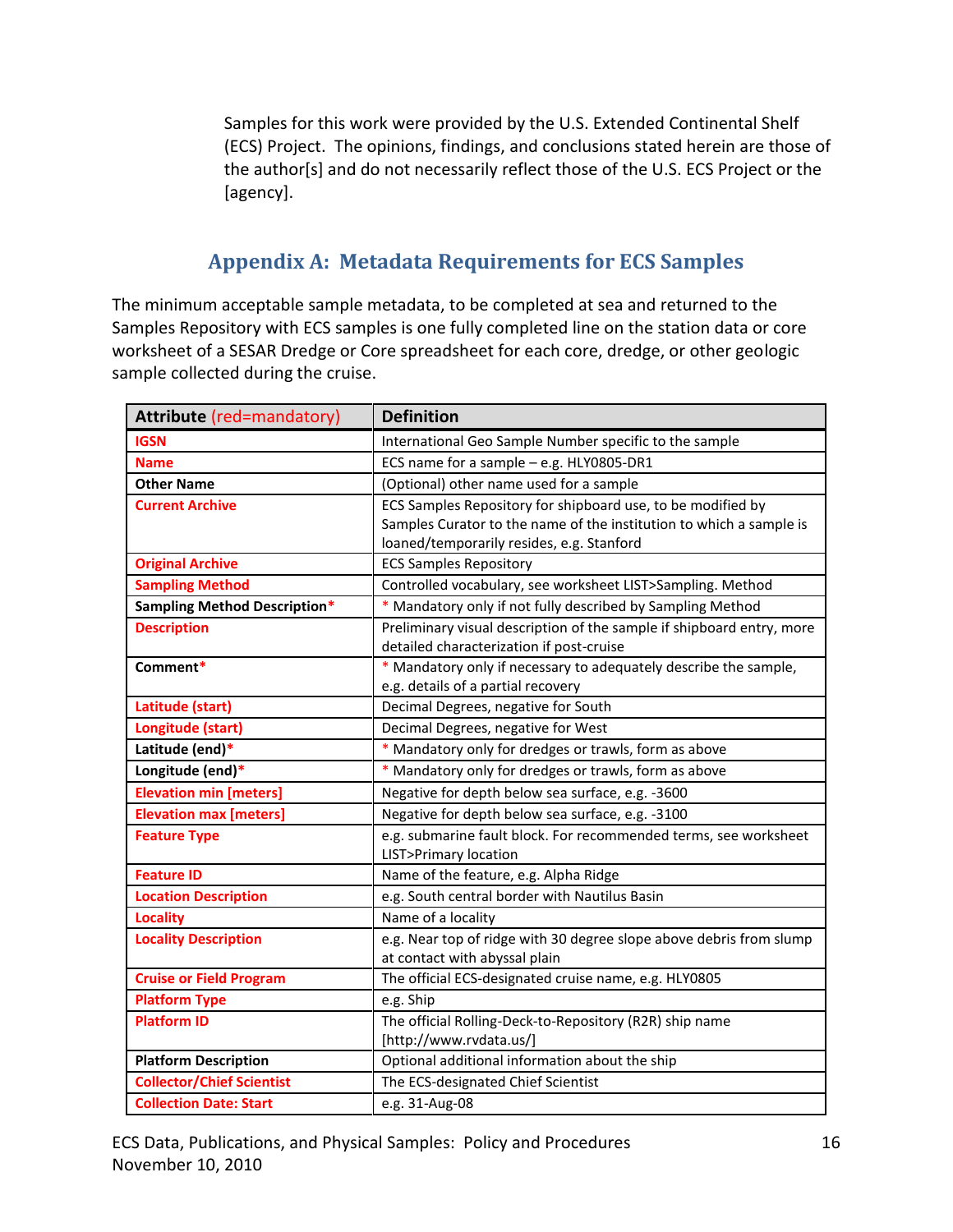| <b>Classification (USGS)</b> | Geologic classification of material (igneous, metasandstone, etc.) |  |
|------------------------------|--------------------------------------------------------------------|--|
| Tension*                     | *Mandatory only for dredges, number and range of tension spikes    |  |
|                              | from winch while dredging                                          |  |
| Core Length*                 | *Mandatory only for cores                                          |  |

The minimum metadata required for each subsample identified for distribution within a dredge or core, whether at sea or by the ECS Samples Repository, is illustrated in the table below. Preferred metadata includes all known fields in a SESAR sample level worksheet within a SESAR Dredge or Core spreadsheet, as appropriate.

| <b>Attribute (red=mandatory)</b>    | <b>Definition</b>                                              |
|-------------------------------------|----------------------------------------------------------------|
| <b>IGSN</b>                         | International Geo Sample Number for the sample                 |
| <b>Name</b>                         | Personal or Institutional name - e.g. HLY0805-DR1-IRD          |
| <b>Other Name</b>                   | (Optional) other name used for a sample                        |
| <b>Current Archive</b>              | ECS Samples Repository for shipboard use, to be modified by    |
|                                     | Samples Curator to the name of the institution to which a      |
|                                     | sample is loaned/temporarily resides, e.g. Stanford            |
| <b>Original Archive</b>             | <b>ECS Samples Repository</b>                                  |
| Sampling Method*                    | *dredges, Controlled vocabulary, see SESAR dredge spreadsheet  |
| Sample Type*                        | *cores, Controlled vocabulary, see SESAR core spreadsheet      |
| <b>Sampling Method Description*</b> | Detailed description if not fully described by Sampling Method |
| Size*                               | *dredges only, Length, weight, other dimension of sample       |
| Size Unit*                          | *dredges only; e.g. meters, kilograms                          |
| Top Depth in Section (cm)*          | *core samples only                                             |
| Bottom Depth in Section (cm)*       | * core samples only                                            |
| Core Section Name*                  | * core samples only                                            |
| <b>Material Type</b>                | See worksheet "Material Type" e.g.                             |
| <b>Classification</b>               | If applicable, see worksheet "Classification"                  |
| <b>Field Name</b>                   |                                                                |
| <b>Description</b>                  |                                                                |
| <b>Comment</b>                      |                                                                |
| Age_Min                             |                                                                |
| Age_Max                             |                                                                |
| <b>GOT</b>                          |                                                                |
| GOC                                 |                                                                |
| <b>Parent Type</b>                  | The "Name" of the dredge, core, from which sample is taken     |
| <b>Parent IGSN</b>                  | Pasted from the Station Data IGSN Field if at sea/preassigned  |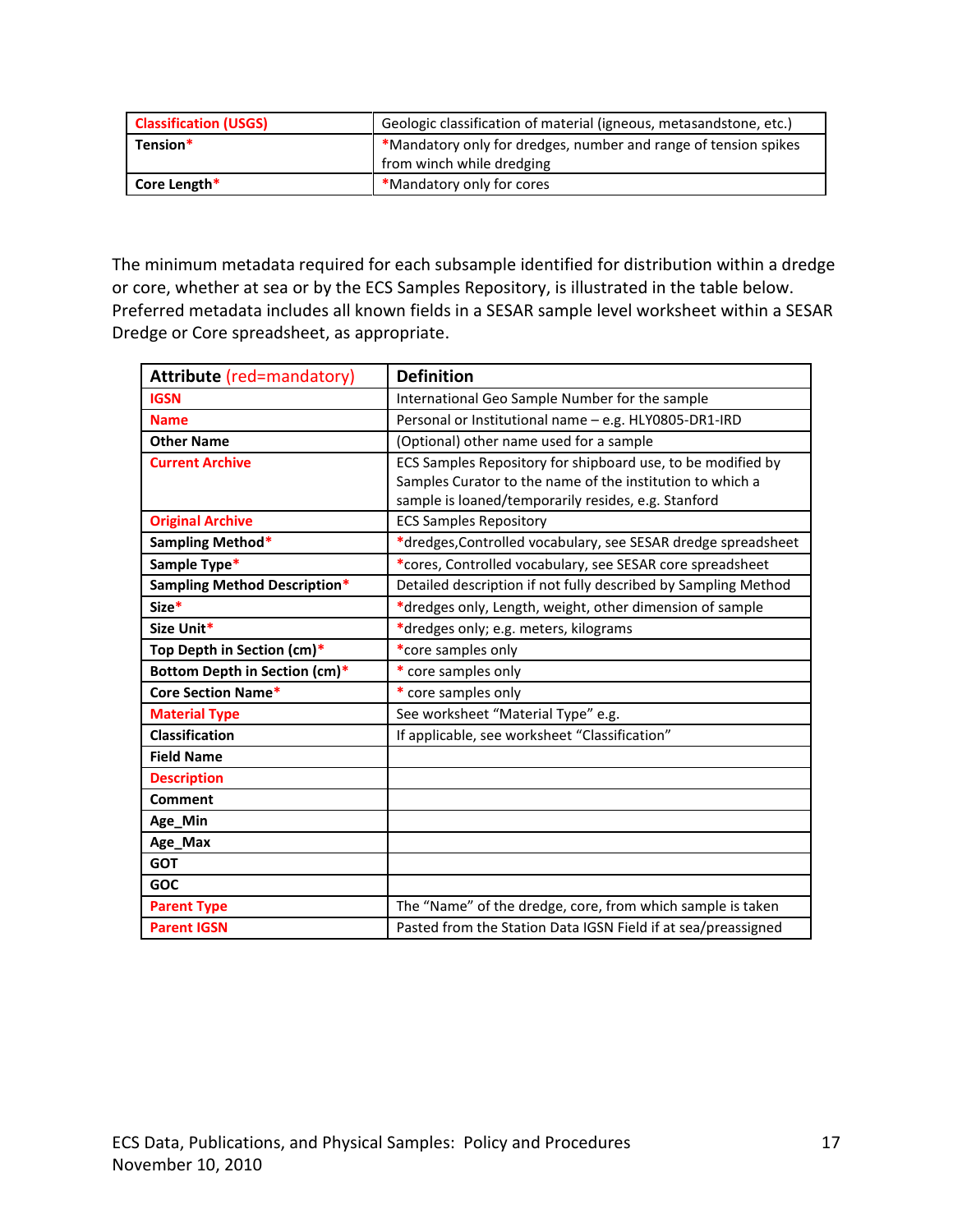# **Appendix B: ECS Samples Request Prioritization Criteria**

<span id="page-18-0"></span>Protocols for evaluating ECS sample requests as described in this sample policy are in place to promote the goals of the ECS Project, as well as maintain integrity and transparency in practice. To ensure that all responses to ECS sample requests are clear and equitable, all decisions made will be in accordance with the following criteria:

#### *Request Prioritization*

- 1. **Research that may benefit the ECS analysis and determination of the outer limits of the U.S. ECS as defined by the mission of the ECS Project.** All samples collected are for the primary purpose of defining the U.S. ECS. Any samples requested for analysis specifically directed to aid this definition get first priority. Cruise participants whose research is determined by the SAG to meet these criteria will have priority over other researchers.
- 2. **Research that builds upon previously approved requests**. Further research with new techniques and ideas can build upon the current knowledge of the U.S. Continental Shelf, and may aid in defining the ECS. Any requests for samples with proposed research that will build upon previous work done in evaluating other ECS samples will get second priority.
- 3. **Other research conducted by shipboard scientists.** Shipboard scientists have been approved to participate in ECS fieldwork because their research has been deemed by the ECS Task Force to have scientific value, even if only marginally applicable to the U.S. ECS submission. If these scientists substantially contribute to the collection and documentation of geologic samples during the ECS cruise, their requests for ECS sample material will get third priority. However, if they were sanctioned to collect samples other than those of interest to the ECS Task Force during the cruise, they will have first priority access to those "non-ECS" samples.
- 4. **Research that benefits government agency mission requirements.** Any request from a researcher funded by a Federal agency for ECS samples to help further mission goals for these agencies will get fourth priority.
- 5. **Other research with the potential for advancing a field of science.** Research proposed on ECS samples using analyses that do not clearly help define the U.S. ECS will get fifth priority and be evaluated on merit.
- 6. **All other requests.** All other sample requests will be considered, but will get lowest priority.

All requests will be filled in order of the priority designated during their approval. Other factors being equal, requests received resulting from shipboard inspection will be filled first and requests identified during a post-cruise working party will be filled second.

Future requests for samples by researchers will be evaluated in light of their previous compliance with ECS sample policies and procedures in effect at the time of their acknowledgement of sample policies. Past research productivity, including report and publications history will be considered as part of the review process.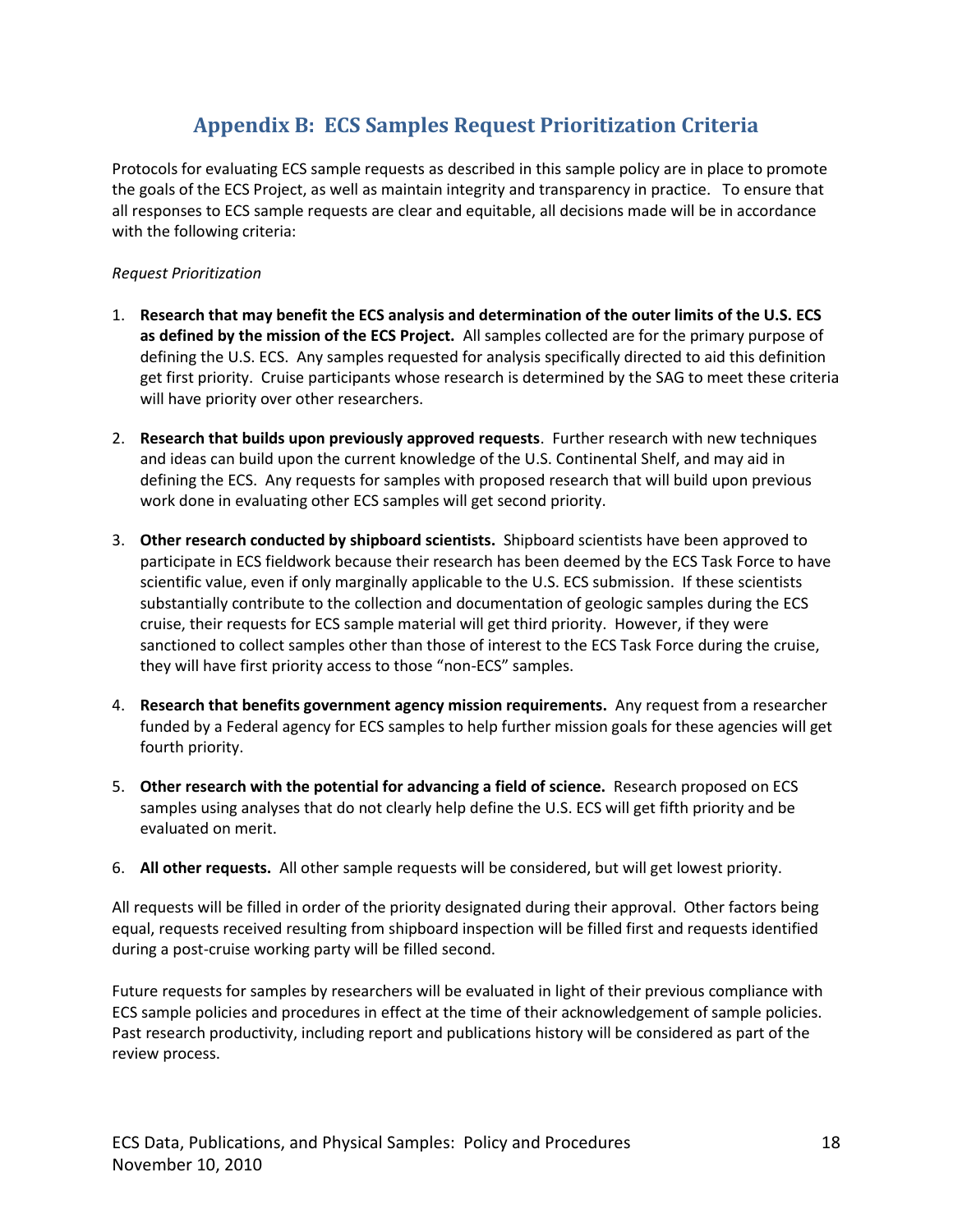# **Appendix C: ECS Samples Agreement Form**

#### *Forms available online at[: http://www.ngdc.noaa.gov/mgg/ecs/samples\\_forms/](http://www.ngdc.noaa.gov/mgg/ecs/samples_forms/)*

<span id="page-19-0"></span>We are delighted that you have chosen to collaborate in the study of physical samples collected for the U.S. Extended Continental Shelf (ECS) Project. We require that you acknowledge the following conditions associated with the distribution of the samples:

- 1. Researchers are only authorized to use ECS geologic samples for the approved loan duration and agree to be responsible for the security of the samples.
- 2. Researchers may not redistribute, transfer or share ECS samples with other researchers unless approved in their original request or amended request.
- 3. Any analyses that could involve sample destruction shall be clearly identified on the ECS Sample Request Form.
- 4. Researchers will provide annual updates to the Samples Curator on January  $15<sup>th</sup>$  of each year. These updates will use the ECS Sample Status Form attached to this sample request, which seeks all International Geo Sample Numbers (IGSNs) for samples in the researcher's possession; all analyses performed on the samples during the previous twelve-month period; details of data submitted to the ECS IMS; any alterations made to the samples; amount of sample remaining; and future analytical plans for the samples.
- 5. Researchers will return all unused sample material to the Samples Repository within three months of expiration of the approved loan period. Researchers will first contact the Samples Curator for the appropriate return information and document all sample use in the ECS Sample Return Form.
- 6. Researchers will submit electronic copies of all data derived from their analyses to the ECS Information Management System (ECS IMS) at the National Geophysical Data Center (NGDC) upon completion and no later than six months after the researcher deems the data to be of publication quality, coordinating with NGDC on appropriate data forms and documentation, and analyses will be linked to samples via IGSN.
- 7. Researchers agree to acknowledge the ECS Project in all reports and publications resulting from sample use/analysis, and to reference samples by the designated IGSN.
- 8. Researchers shall submit copies of all interpretive reports and other research results to the ECS IMS, upon completion.
- 9. All data and information submitted to the ECS IMS will be made publically available no earlier than two years after the sample material is obtained for analysis, unless authorized by the researcher.

*I agree to the above conditions. Failure to adhere to these conditions may result in an immediate recall of all ECS samples and will be considered in evaluation of future sample requests.*

\_\_\_\_\_\_\_\_\_\_\_\_\_\_\_\_\_\_\_\_\_\_\_\_\_\_\_\_\_\_\_\_\_\_\_\_\_\_\_\_\_\_\_\_\_\_\_\_\_\_\_\_\_

Print, sign, and return with ECS Sample Request Form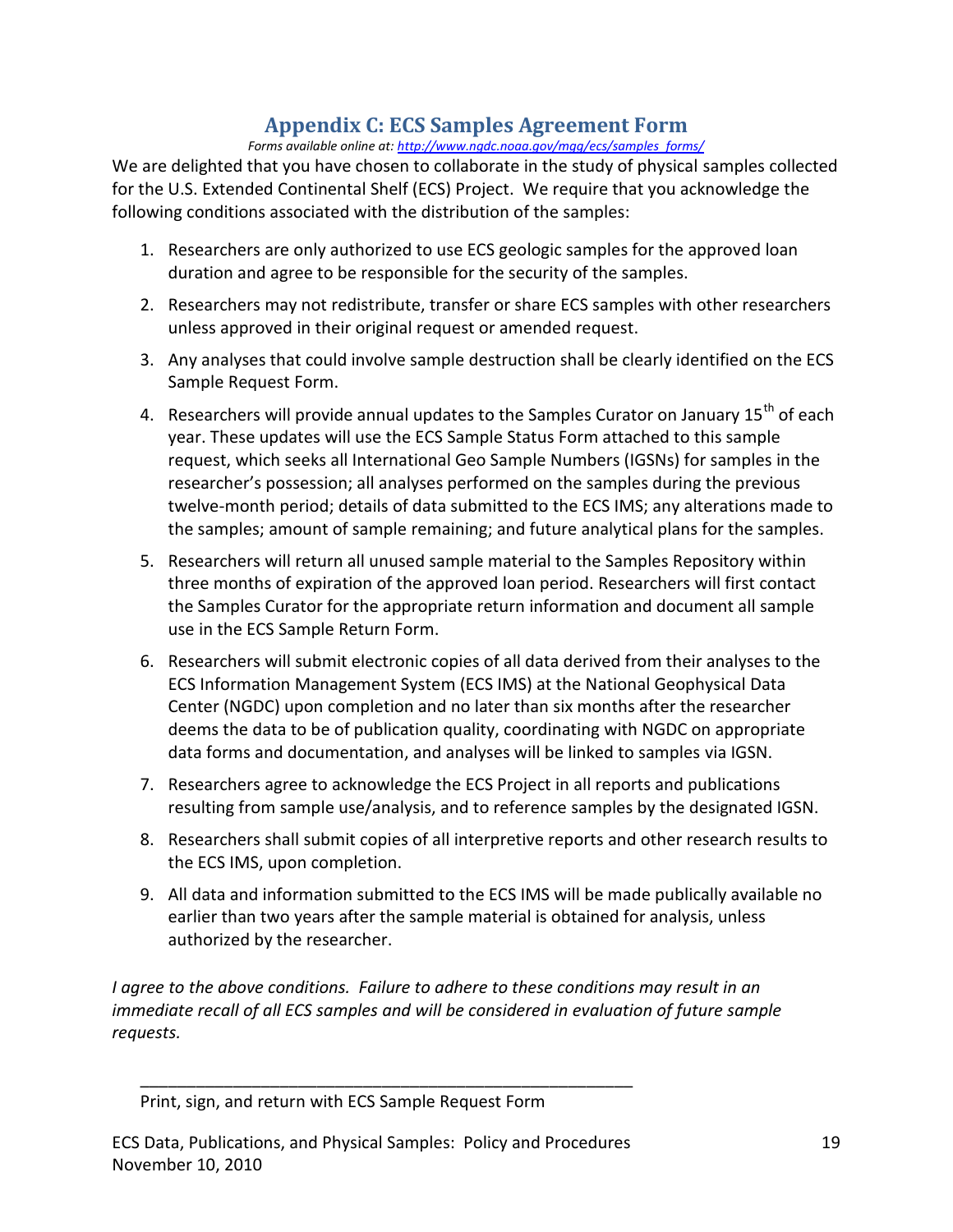<span id="page-20-0"></span>

|                                                           | Tracking No                                            | rippendix D. Hob bampies nequest form<br>Forms available online at: http://www.ngdc.noaa.gov/mgg/ecs/samples_forms/ | (to be assigned by ECS Samples Curator)                                                             |
|-----------------------------------------------------------|--------------------------------------------------------|---------------------------------------------------------------------------------------------------------------------|-----------------------------------------------------------------------------------------------------|
| Date of Request:                                          |                                                        |                                                                                                                     |                                                                                                     |
| <b>Investigator's Name:</b>                               |                                                        |                                                                                                                     |                                                                                                     |
| <b>Title/ Affiliation:</b>                                |                                                        |                                                                                                                     | Mail all sample requests to:                                                                        |
| <b>Email Address:</b>                                     |                                                        |                                                                                                                     | <b>ECS Samples Curator</b>                                                                          |
| <b>Phone Number:</b>                                      |                                                        |                                                                                                                     | <b>U.S. Geological Survey</b><br>Woods Hole Coastal & Marine Science Center                         |
| <b>Fax Number:</b>                                        |                                                        |                                                                                                                     | 384 Woods Hole Road, Woods Hole, MA 02543                                                           |
| <b>Mailing Address:</b>                                   |                                                        |                                                                                                                     | bbuczkowski@usgs.gov<br>(508) 457-2361                                                              |
| <b>Shipping Address:</b><br>if other than mailing address |                                                        |                                                                                                                     |                                                                                                     |
| <b>Duration of Loan Requested:</b>                        | <u> 1980 - Jan Samuel Barbara, politik a politik (</u> |                                                                                                                     |                                                                                                     |
| <b>Funding Agency:</b>                                    |                                                        |                                                                                                                     |                                                                                                     |
| <b>Proposal/Grant Number:</b>                             |                                                        |                                                                                                                     |                                                                                                     |
| <b>National Program:</b><br>if applicable                 |                                                        |                                                                                                                     |                                                                                                     |
| <b>Collaborators:</b>                                     |                                                        |                                                                                                                     | Names, affiliation, roles in data analyses, e.g. what samples will they access and for what purpose |
|                                                           |                                                        |                                                                                                                     |                                                                                                     |
|                                                           |                                                        |                                                                                                                     |                                                                                                     |
|                                                           |                                                        |                                                                                                                     |                                                                                                     |
|                                                           |                                                        |                                                                                                                     |                                                                                                     |

**Appendix D: ECS Samples Request Form**

#### **Describe samples requested, including sampling interval:**

*Attach spreadsheet of samples requested after consultation with the ECS Samples Curator*

#### **Describe analyses proposed, and which analyses will be destructive:**

*Indicate analyses proposed for each sample on the attached spreadsheet*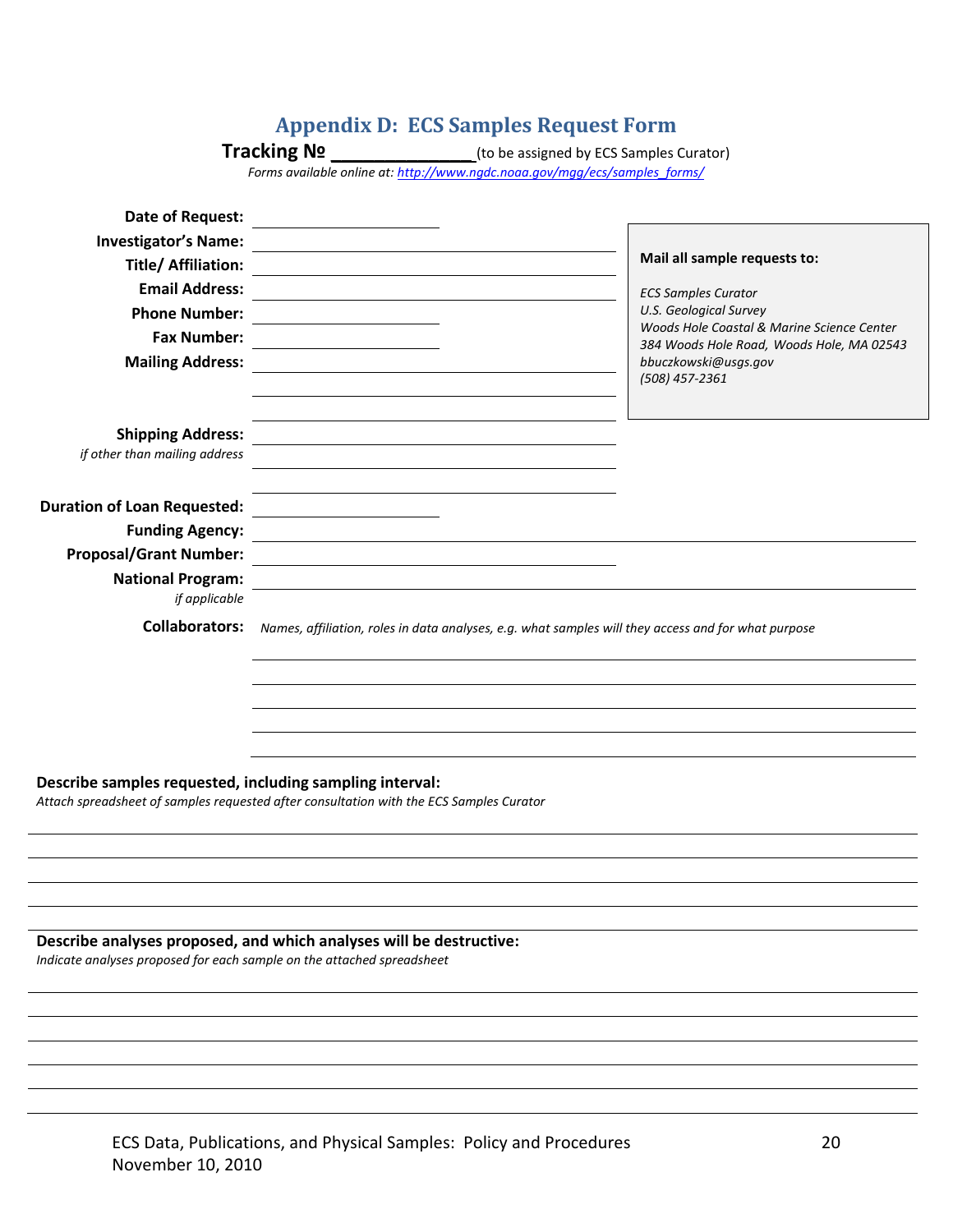## **ECS Samples Request Form (page 2)**

Tracking Nº \_\_\_\_\_\_\_\_\_\_\_\_\_\_\_\_\_\_(to be assigned by ECS Samples Curator)

#### **Project Summary:**

A brief (<200 words) summary stating why these samples are necessary to meet your project goals. State the issues to be addressed, the objectives of the project, significance to scientific questions, and facilities needed, all in terms that do not require technical translation.

#### **Anticipated analyses:**

Describe to the best of your knowledge any and all analytical tests to be performed on the samples. What laboratory equipment will be used and what laboratory/researcher will perform the test? What processing will be involved that could alter the original state of the sample?

#### Potential Impacts, major products, and timelines:

Describe expected outcomes. What products will you produce to contribute to the desired outcomes? When do you expect to publish data based on these samples?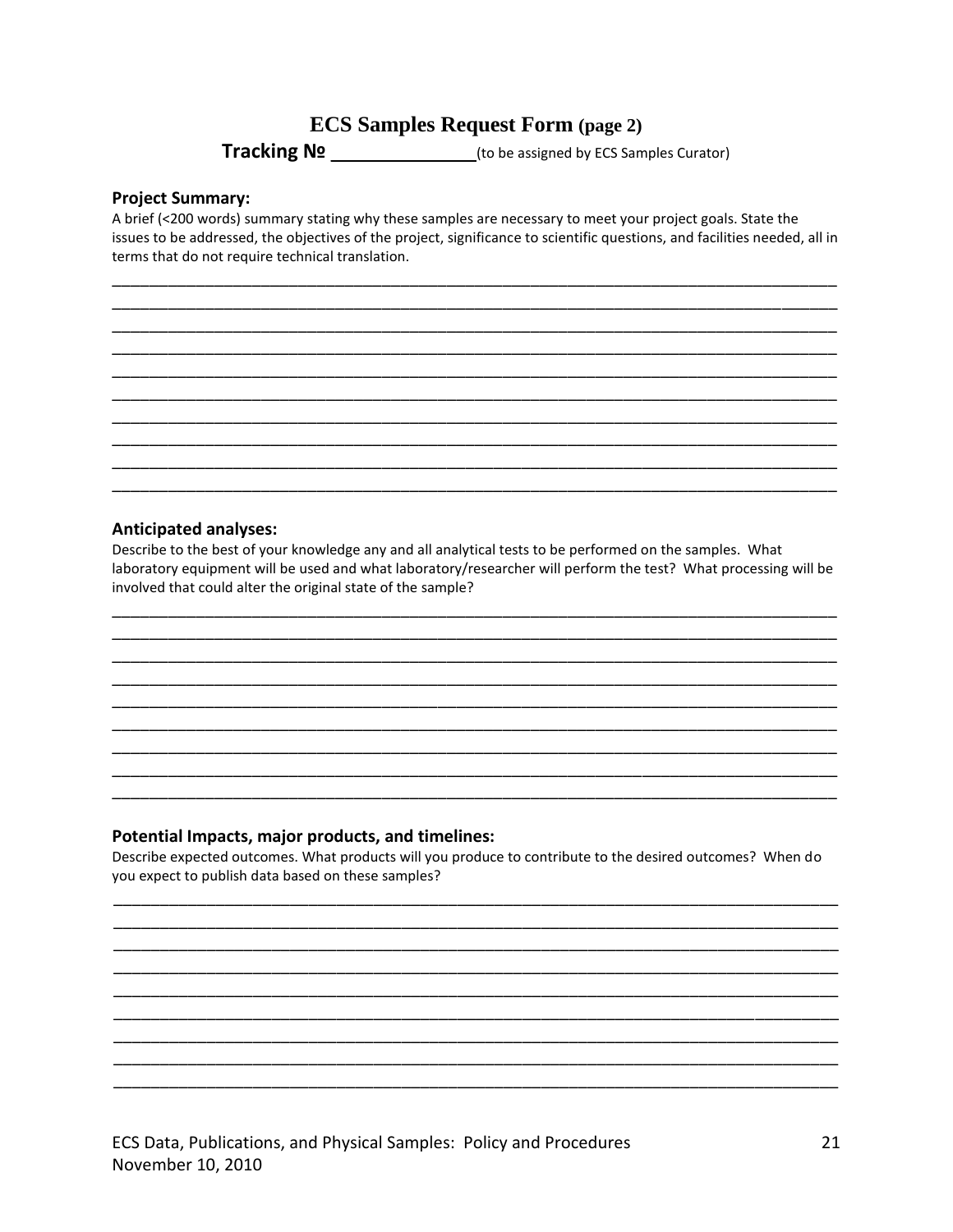## **Appendix E: ECS Samples Status Report Form**

<span id="page-22-0"></span>Tracking Nº \_\_\_\_\_\_\_\_\_\_\_\_\_\_\_\_\_\_\_\_(to be assigned by ECS Samples Curator) *Forms available online at[: http://www.ngdc.noaa.gov/mgg/ecs/samples\\_forms/](http://www.ngdc.noaa.gov/mgg/ecs/samples_forms/)*

| Date of Initial Request:    |                                            |
|-----------------------------|--------------------------------------------|
|                             |                                            |
| Date of Status Report:      | Mail all status reports to:                |
| <b>Investigator's Name:</b> |                                            |
| <b>Title/ Affiliation:</b>  | <b>ECS Samples Curator</b>                 |
| <b>Email Address:</b>       | <b>U.S. Geological Survey</b>              |
|                             | Woods Hole Coastal & Marine Science Center |
| <b>Phone Number:</b>        | 384 Woods Hole Road, Woods Hole, MA 02543  |
| <b>Fax Number:</b>          | bbuczkowski@usgs.gov                       |
|                             | (508) 457-2361                             |
|                             |                                            |

**List all analyses and alterations performed on the samples in the last year, and a list of data submitted to the ECS IMS since the previous report:**

\_\_\_\_\_\_\_\_\_\_\_\_\_\_\_\_\_\_\_\_\_\_\_\_\_\_\_\_\_\_\_\_\_\_\_\_\_\_\_\_\_\_\_\_\_\_\_\_\_\_\_\_\_\_\_\_\_\_\_\_\_\_\_\_\_\_\_\_\_\_\_\_\_\_\_\_\_\_\_\_\_\_\_\_\_\_\_\_\_\_\_\_\_ \_\_\_\_\_\_\_\_\_\_\_\_\_\_\_\_\_\_\_\_\_\_\_\_\_\_\_\_\_\_\_\_\_\_\_\_\_\_\_\_\_\_\_\_\_\_\_\_\_\_\_\_\_\_\_\_\_\_\_\_\_\_\_\_\_\_\_\_\_\_\_\_\_\_\_\_\_\_\_\_\_\_\_\_\_\_\_\_\_\_\_\_\_ \_\_\_\_\_\_\_\_\_\_\_\_\_\_\_\_\_\_\_\_\_\_\_\_\_\_\_\_\_\_\_\_\_\_\_\_\_\_\_\_\_\_\_\_\_\_\_\_\_\_\_\_\_\_\_\_\_\_\_\_\_\_\_\_\_\_\_\_\_\_\_\_\_\_\_\_\_\_\_\_\_\_\_\_\_\_\_\_\_\_\_\_\_ \_\_\_\_\_\_\_\_\_\_\_\_\_\_\_\_\_\_\_\_\_\_\_\_\_\_\_\_\_\_\_\_\_\_\_\_\_\_\_\_\_\_\_\_\_\_\_\_\_\_\_\_\_\_\_\_\_\_\_\_\_\_\_\_\_\_\_\_\_\_\_\_\_\_\_\_\_\_\_\_\_\_\_\_\_\_\_\_\_\_\_\_\_ \_\_\_\_\_\_\_\_\_\_\_\_\_\_\_\_\_\_\_\_\_\_\_\_\_\_\_\_\_\_\_\_\_\_\_\_\_\_\_\_\_\_\_\_\_\_\_\_\_\_\_\_\_\_\_\_\_\_\_\_\_\_\_\_\_\_\_\_\_\_\_\_\_\_\_\_\_\_\_\_\_\_\_\_\_\_\_\_\_\_\_\_\_ \_\_\_\_\_\_\_\_\_\_\_\_\_\_\_\_\_\_\_\_\_\_\_\_\_\_\_\_\_\_\_\_\_\_\_\_\_\_\_\_\_\_\_\_\_\_\_\_\_\_\_\_\_\_\_\_\_\_\_\_\_\_\_\_\_\_\_\_\_\_\_\_\_\_\_\_\_\_\_\_\_\_\_\_\_\_\_\_\_\_\_\_\_ \_\_\_\_\_\_\_\_\_\_\_\_\_\_\_\_\_\_\_\_\_\_\_\_\_\_\_\_\_\_\_\_\_\_\_\_\_\_\_\_\_\_\_\_\_\_\_\_\_\_\_\_\_\_\_\_\_\_\_\_\_\_\_\_\_\_\_\_\_\_\_\_\_\_\_\_\_\_\_\_\_\_\_\_\_\_\_\_\_\_\_\_\_ \_\_\_\_\_\_\_\_\_\_\_\_\_\_\_\_\_\_\_\_\_\_\_\_\_\_\_\_\_\_\_\_\_\_\_\_\_\_\_\_\_\_\_\_\_\_\_\_\_\_\_\_\_\_\_\_\_\_\_\_\_\_\_\_\_\_\_\_\_\_\_\_\_\_\_\_\_\_\_\_\_\_\_\_\_\_\_\_\_\_\_\_\_ \_\_\_\_\_\_\_\_\_\_\_\_\_\_\_\_\_\_\_\_\_\_\_\_\_\_\_\_\_\_\_\_\_\_\_\_\_\_\_\_\_\_\_\_\_\_\_\_\_\_\_\_\_\_\_\_\_\_\_\_\_\_\_\_\_\_\_\_\_\_\_\_\_\_\_\_\_\_\_\_\_\_\_\_\_\_\_\_\_\_\_\_\_ \_\_\_\_\_\_\_\_\_\_\_\_\_\_\_\_\_\_\_\_\_\_\_\_\_\_\_\_\_\_\_\_\_\_\_\_\_\_\_\_\_\_\_\_\_\_\_\_\_\_\_\_\_\_\_\_\_\_\_\_\_\_\_\_\_\_\_\_\_\_\_\_\_\_\_\_\_\_\_\_\_\_\_\_\_\_\_\_\_\_\_\_\_ \_\_\_\_\_\_\_\_\_\_\_\_\_\_\_\_\_\_\_\_\_\_\_\_\_\_\_\_\_\_\_\_\_\_\_\_\_\_\_\_\_\_\_\_\_\_\_\_\_\_\_\_\_\_\_\_\_\_\_\_\_\_\_\_\_\_\_\_\_\_\_\_\_\_\_\_\_\_\_\_\_\_\_\_\_\_\_\_\_\_\_\_\_

**For each sample analyzed during the last year, please provide the IGSN, the amount remaining, and a brief description of any future analytical plans including any requests for extension to the sample loan period:**

*Use spreadsheet available at the ECS sample information webpage if necessary*

| <b>IGSN</b> | <b>Amount Remaining</b> | <b>Future use</b> |
|-------------|-------------------------|-------------------|
|             | %                       |                   |
|             | %                       |                   |
|             | %                       |                   |
|             | %                       |                   |
|             | %                       |                   |
|             | %                       |                   |
|             | %                       |                   |
|             | %                       |                   |
|             | %                       |                   |
|             | %                       |                   |
|             | %                       |                   |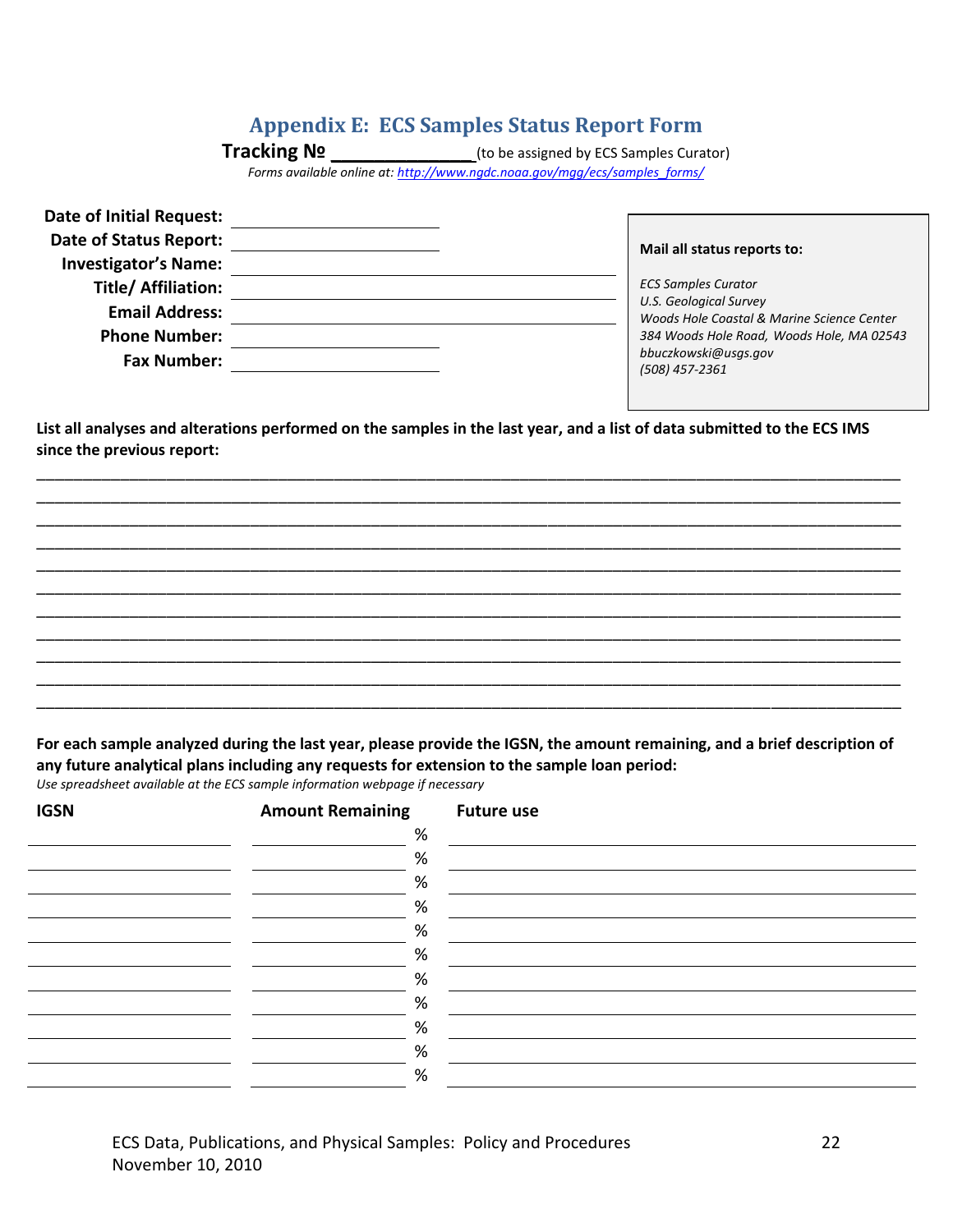<span id="page-23-0"></span>

|                                                                                                                                                                                          | <b>Appendix F: ECS Samples Return Form</b>                                                                                                                                                                                                                    |
|------------------------------------------------------------------------------------------------------------------------------------------------------------------------------------------|---------------------------------------------------------------------------------------------------------------------------------------------------------------------------------------------------------------------------------------------------------------|
|                                                                                                                                                                                          | Forms available online at: http://www.ngdc.noaa.gov/mgg/ecs/samples_forms/                                                                                                                                                                                    |
| Date of Initial Request:<br><u> El antiga de la contenentación de la contenentación de la contenentación de la contenentación de la contene</u><br>Date of Return:<br><b>Fax Number:</b> | Mail sample return form to:<br><b>ECS Samples Curator</b><br><b>U.S. Geological Survey</b><br>Woods Hole Coastal & Marine Science Center<br>384 Woods Hole Road, Woods Hole, MA 02543<br>bbuczkowski@usgs.gov<br>(508) 457-2361<br>DO NOT SEND SAMPLES TO THE |
| <b>Mailing Address:</b>                                                                                                                                                                  | <b>ABOVE ADDRESS</b>                                                                                                                                                                                                                                          |
| <b>Initial Research Goals:</b>                                                                                                                                                           |                                                                                                                                                                                                                                                               |
|                                                                                                                                                                                          |                                                                                                                                                                                                                                                               |
| <b>Analyses Performed:</b>                                                                                                                                                               |                                                                                                                                                                                                                                                               |
| Date Analytical Data submitted to ECS IMS:                                                                                                                                               |                                                                                                                                                                                                                                                               |
| IGSNs for all samples requested:<br>Use spreadsheet available at the ECS sample information webpage if necessary                                                                         |                                                                                                                                                                                                                                                               |
|                                                                                                                                                                                          |                                                                                                                                                                                                                                                               |
|                                                                                                                                                                                          |                                                                                                                                                                                                                                                               |
|                                                                                                                                                                                          |                                                                                                                                                                                                                                                               |
|                                                                                                                                                                                          |                                                                                                                                                                                                                                                               |
|                                                                                                                                                                                          |                                                                                                                                                                                                                                                               |
|                                                                                                                                                                                          |                                                                                                                                                                                                                                                               |
|                                                                                                                                                                                          |                                                                                                                                                                                                                                                               |
|                                                                                                                                                                                          |                                                                                                                                                                                                                                                               |

## ECS Data, Publications, and Physical Samples: Policy and Procedures 23 November 10, 2010

J.